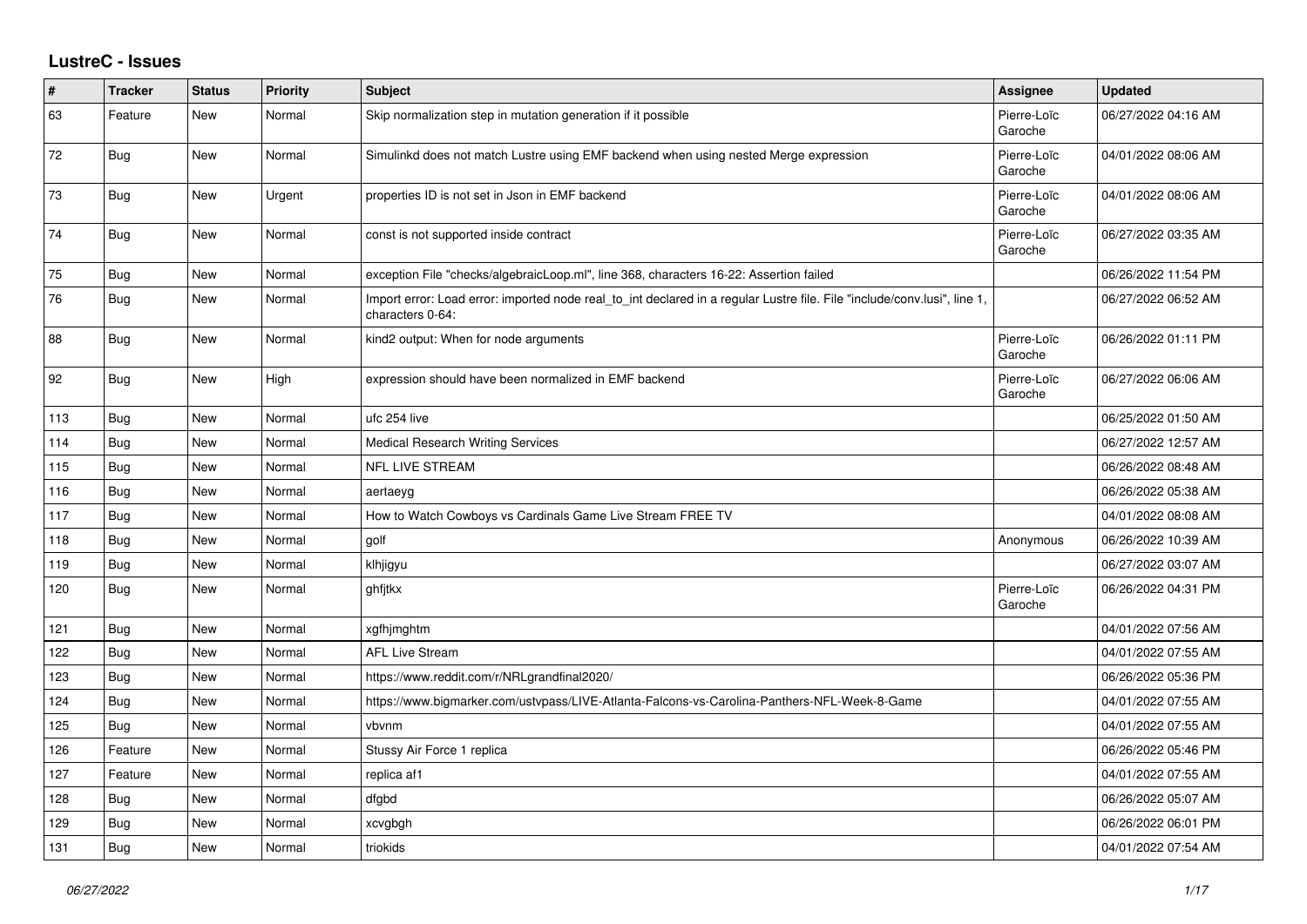| $\vert$ # | <b>Tracker</b> | <b>Status</b> | <b>Priority</b> | <b>Subject</b>                                 | <b>Assignee</b>        | <b>Updated</b>      |
|-----------|----------------|---------------|-----------------|------------------------------------------------|------------------------|---------------------|
| 132       | Bug            | New           | Normal          | concrete-everything                            |                        | 06/26/2022 06:56 PM |
| 133       | <b>Bug</b>     | <b>New</b>    | Normal          | craftlabs                                      |                        | 06/25/2022 04:43 PM |
| 134       | Bug            | New           | Normal          | wisegolfers                                    |                        | 06/24/2022 03:34 AM |
| 135       | Bug            | New           | Normal          | factspress                                     |                        | 04/01/2022 07:52 AM |
| 136       | Bug            | New           | Normal          | snappow                                        |                        | 06/26/2022 12:51 PM |
| 137       | <b>Bug</b>     | New           | Normal          | hcbets                                         |                        | 04/01/2022 07:52 AM |
| 138       | Bug            | New           | Normal          | own-sweethome                                  |                        | 06/27/2022 03:36 AM |
| 139       | Bug            | New           | Normal          | relseo                                         |                        | 06/27/2022 01:20 AM |
| 140       | <b>Bug</b>     | New           | Normal          | sugarbalanceusa                                |                        | 06/26/2022 10:54 AM |
| 141       | Feature        | New           | Normal          | Something about jerry curly                    |                        | 06/27/2022 01:22 AM |
| 142       | Feature        | New           | Normal          | About ashimary hair                            |                        | 06/26/2022 09:07 AM |
| 143       | Bug            | New           | Normal          | Bob lace front wigs                            |                        | 06/26/2022 11:52 PM |
| 144       | <b>Bug</b>     | New           | Normal          | curly bob lace front wigs                      |                        | 06/26/2022 01:44 PM |
| 145       | Bug            | New           | Normal          | abdulbaissagar                                 |                        | 06/26/2022 11:32 PM |
| 146       | <b>Bug</b>     | New           | Normal          | bayabais                                       |                        | 06/27/2022 03:14 AM |
| 147       | Bug            | <b>New</b>    | Normal          | xzxgfufi                                       |                        | 04/01/2022 07:54 AM |
| 148       | <b>Bug</b>     | New           | Normal          | zxZdfg                                         |                        | 04/01/2022 08:01 AM |
| 149       | <b>Bug</b>     | New           | Normal          | dftgy                                          |                        | 06/27/2022 01:11 AM |
| 150       | Bug            | New           | Normal          | dfgh                                           |                        | 06/26/2022 11:41 AM |
| 151       | Feature        | New           | Normal          | Law Essay Writing Service - Assignments Planet |                        | 06/26/2022 05:42 PM |
| 152       | <b>Bug</b>     | New           | High            | professional bridal makeup artist              | Christophe<br>Garion   | 06/26/2022 05:44 PM |
| 153       | <b>Bug</b>     | New           | Normal          | urgent loan online                             | Christophe<br>Garion   | 06/27/2022 03:27 AM |
| 154       | Bug            | New           | Normal          | fdgyyrut gyrtrw                                |                        | 06/27/2022 01:21 AM |
| 155       | <b>Bug</b>     | New           | Normal          | Cant access my cash app account                | Pierre-Loïc<br>Garoche | 06/22/2022 02:15 PM |
| 156       | Bug            | New           | Normal          | Access old cash app account                    |                        | 04/01/2022 08:00 AM |
| 157       | <b>Bug</b>     | New           | Normal          | Forget cash app pin                            |                        | 06/27/2022 02:47 AM |
| 158       | Bug            | New           | Normal          | dfghj zcvgh                                    |                        | 06/26/2022 02:58 PM |
| 159       | <b>Bug</b>     | New           | Normal          | xfguih njgkh                                   |                        | 06/26/2022 11:38 PM |
| 160       | Bug            | New           | Normal          | rtyuiv wbhyu                                   |                        | 04/01/2022 07:56 AM |
| 161       | <b>Bug</b>     | New           | Normal          | dfdrtyuio                                      |                        | 06/26/2022 01:46 AM |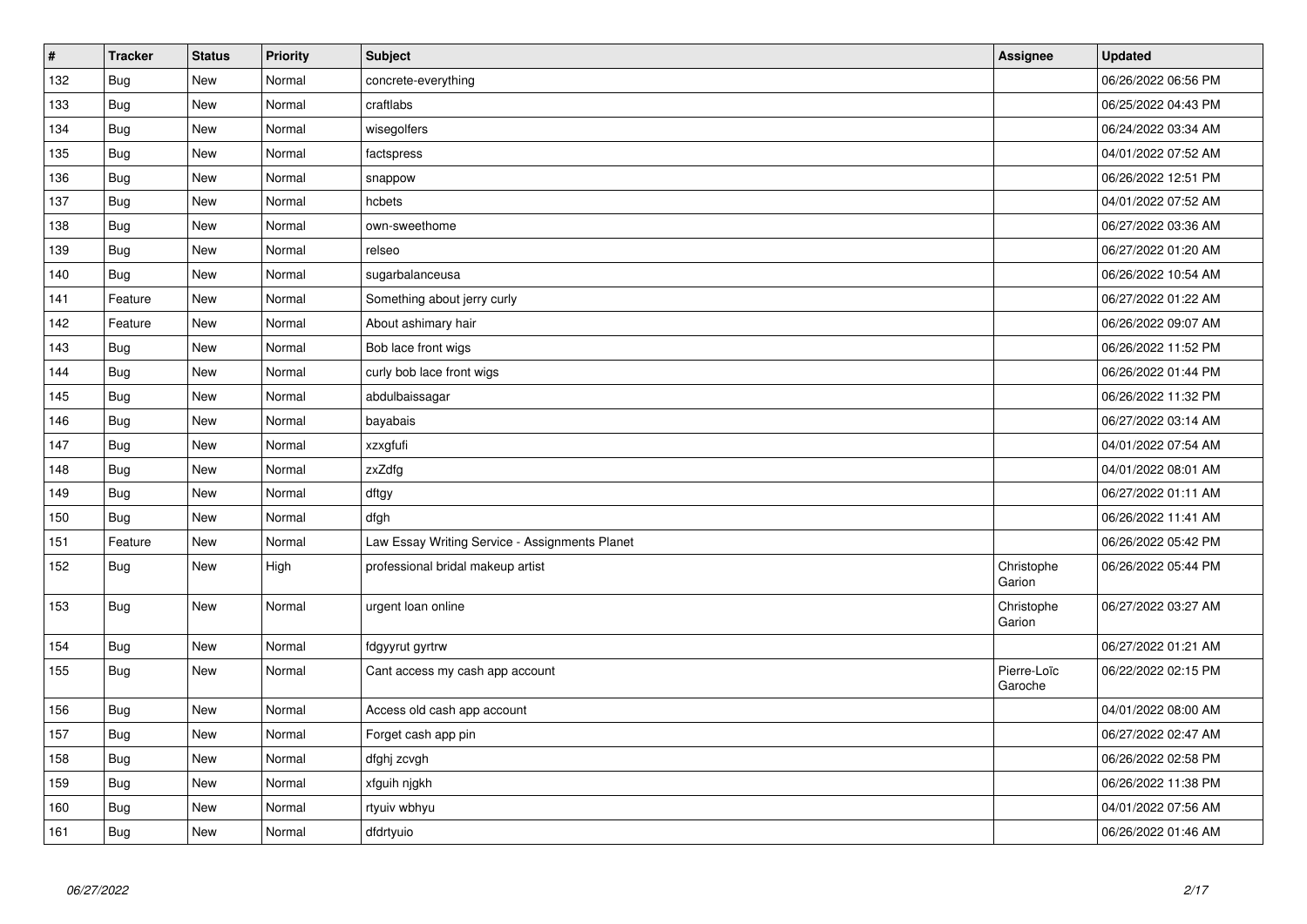| $\sharp$ | <b>Tracker</b> | <b>Status</b> | <b>Priority</b> | <b>Subject</b>                                         | Assignee               | <b>Updated</b>      |
|----------|----------------|---------------|-----------------|--------------------------------------------------------|------------------------|---------------------|
| 162      | <b>Bug</b>     | New           | Normal          | gfyuik9                                                | Hamza<br>Bourbouh      | 04/01/2022 08:01 AM |
| 163      | Bug            | New           | Normal          | jknjopl[                                               |                        | 04/01/2022 07:58 AM |
| 164      | <b>Bug</b>     | New           | Normal          | dfgbd                                                  |                        | 06/26/2022 10:46 PM |
| 165      | Bug            | New           | Normal          | dfgbd                                                  |                        | 04/01/2022 07:57 AM |
| 166      | <b>Bug</b>     | New           | Normal          | dfgbd                                                  |                        | 04/01/2022 07:57 AM |
| 167      | <b>Bug</b>     | New           | Normal          | instant loan without documents                         | Anonymous              | 06/27/2022 02:27 AM |
| 168      | Bug            | New           | Normal          | UFC 256 Live Stream Online                             |                        | 06/26/2022 07:47 PM |
| 169      | <b>Bug</b>     | New           | Normal          | CV Maker - UAE CV Writing Agency                       |                        | 06/27/2022 03:19 AM |
| 170      | Feature        | New           | Normal          | top mba colleges in bangalore                          |                        | 06/26/2022 05:46 PM |
| 171      | Feature        | New           | Normal          | loan management system                                 |                        | 06/27/2022 03:18 AM |
| 172      | Feature        | New           | Normal          | pgdm colleges in bangalore                             |                        | 06/23/2022 10:47 PM |
| 173      | Feature        | New           | Normal          | private limited company registration                   |                        | 06/27/2022 04:47 AM |
| 174      | Feature        | New           | Normal          | Digital Marketing Philadelphia                         |                        | 06/23/2022 07:06 AM |
| 175      | Feature        | New           | Normal          | All About Cash App Transfer Fail Problems              |                        | 06/27/2022 02:59 AM |
| 176      | Bug            | New           | Normal          | instant loan without documents                         |                        | 06/18/2022 01:43 PM |
| 177      | Feature        | New           | Normal          | HD lace silky straight human hair wig                  |                        | 04/01/2022 08:41 AM |
| 178      | Bug            | New           | Normal          | transparent lace wigs                                  |                        | 06/25/2022 07:07 PM |
| 179      | <b>Bug</b>     | New           | Normal          | body wave                                              |                        | 04/01/2022 08:41 AM |
| 180      | Feature        | New           | Normal          | homoeobazaar                                           |                        | 06/27/2022 01:39 AM |
| 181      | Bug            | New           | Normal          | <b>Healthcare Custom Writing Services</b>              |                        | 06/27/2022 05:18 AM |
| 182      | <b>Bug</b>     | New           | Normal          | <b>Healthcare Custom Writing Services</b>              |                        | 06/25/2022 12:31 AM |
| 183      | <b>Bug</b>     | New           | Normal          | Nursing Assignment Help Online                         |                        | 06/26/2022 10:45 PM |
| 184      | <b>Bug</b>     | New           | Normal          | Affordable Business Writing Services                   |                        | 06/26/2022 09:46 AM |
| 185      | <b>Bug</b>     | New           | Normal          | Non-Plagiarized Research Writing                       |                        | 06/25/2022 09:34 PM |
| 186      | Feature        | New           | Normal          | homoeobazaar                                           |                        | 04/01/2022 08:40 AM |
| 187      | Bug            | New           | Normal          | High Quality Replic 350 V2 Carbon                      |                        | 04/01/2022 08:40 AM |
| 188      | <b>Bug</b>     | New           | Normal          | Why are university students buying assignments online? | Pierre-Loïc<br>Garoche | 06/27/2022 06:19 AM |
| 189      | Bug            | New           | Normal          | <b>College Biology Writing Services</b>                |                        | 06/26/2022 12:50 PM |
| 190      | Bug            | New           | Normal          | All About Cash App Transfer Fail Problems              |                        | 06/27/2022 01:05 AM |
| 191      | Bug            | New           | Normal          | <b>B2B Branding</b>                                    |                        | 06/13/2022 12:50 AM |
| 192      | <b>Bug</b>     | New           | Normal          | The code Caffe                                         |                        | 05/09/2022 10:16 AM |
| 193      | Bug            | New           | Normal          | 18% Discount on Homeopathic medicines                  |                        | 06/26/2022 03:13 PM |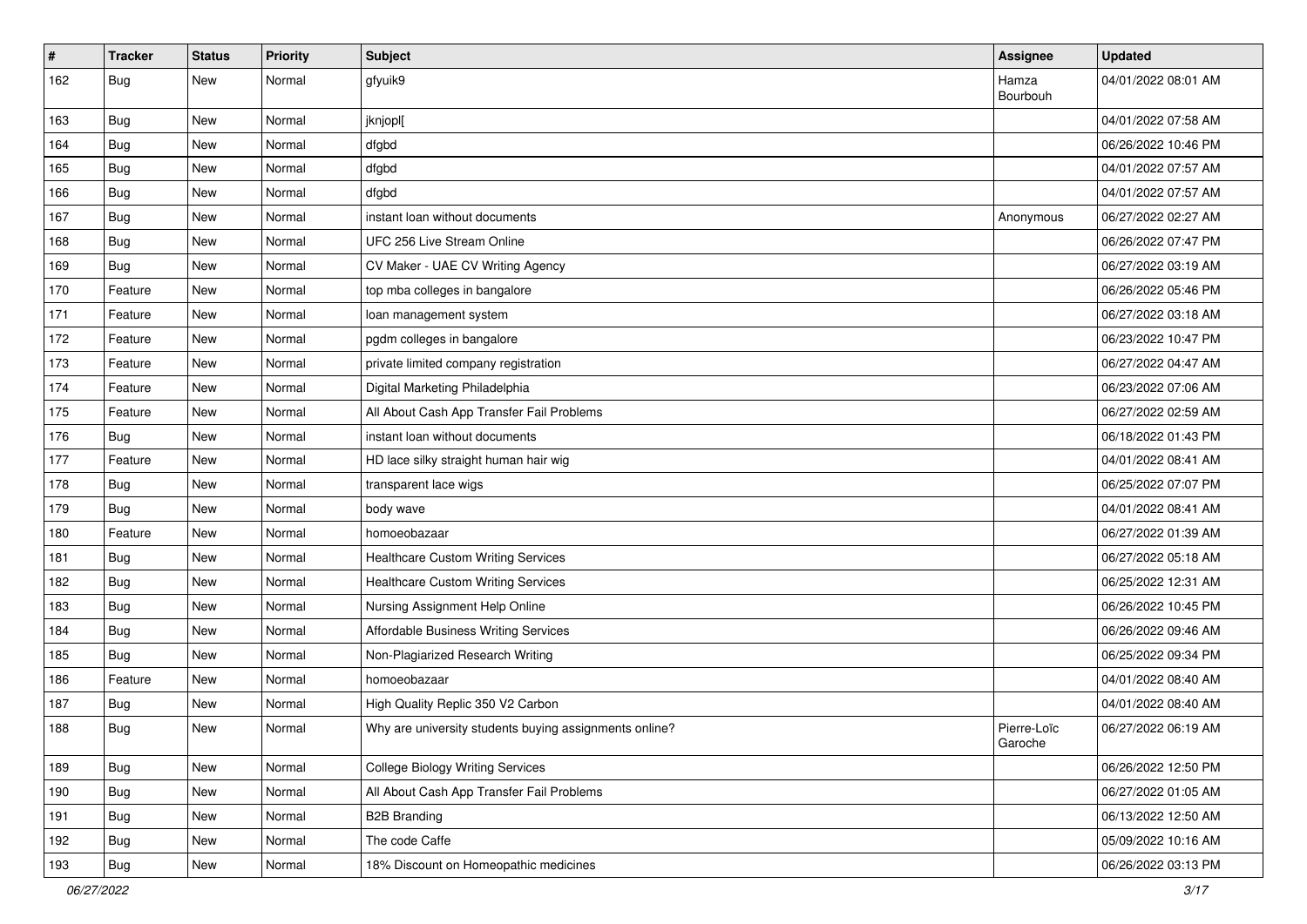| $\#$ | <b>Tracker</b> | <b>Status</b> | <b>Priority</b> | <b>Subject</b>                                                                                                  | Assignee               | <b>Updated</b>      |
|------|----------------|---------------|-----------------|-----------------------------------------------------------------------------------------------------------------|------------------------|---------------------|
| 194  | <b>Bug</b>     | New           | Normal          | lace closure wigs                                                                                               |                        | 06/27/2022 04:48 AM |
| 195  | <b>Bug</b>     | <b>New</b>    | Normal          | homoeobazaar                                                                                                    |                        | 04/01/2022 08:23 AM |
| 196  | Bug            | New           | Normal          | Homoeobazaar For Homeopathy Medicines                                                                           |                        | 06/27/2022 01:58 AM |
| 197  | <b>Bug</b>     | New           | Normal          | SBL JABORANDI PLUS HAIR OIL - COMPLETE SCALP CARE (100ML)                                                       |                        | 06/26/2022 04:26 AM |
| 198  | <b>Bug</b>     | New           | Normal          | DR. RECKEWEG R42 (HAEMOVENIN) (22ML)                                                                            |                        | 06/26/2022 05:31 AM |
| 199  | Bug            | New           | Normal          | SBL CLEARSTONE DROPS (30ML)                                                                                     |                        | 04/01/2022 08:23 AM |
| 200  | <b>Bug</b>     | <b>New</b>    | Normal          | uiopi[o                                                                                                         |                        | 06/27/2022 04:04 AM |
| 201  | Bug            | New           | Normal          | closure wig                                                                                                     |                        | 06/26/2022 07:50 PM |
| 202  | Bug            | New           | Normal          | blonde wig                                                                                                      |                        | 06/26/2022 12:52 AM |
| 203  | <b>Bug</b>     | New           | Low             | Airport Taxi Guildford                                                                                          | Anonymous              | 06/26/2022 06:03 PM |
| 204  | Feature        | New           | Normal          | New Car Tyres                                                                                                   |                        | 04/01/2022 08:40 AM |
| 205  | <b>Bug</b>     | New           | Low             | Mens Designer Glasses                                                                                           |                        | 06/26/2022 06:09 PM |
| 206  | <b>Bug</b>     | New           | Low             | <b>Cheap Electric Bikes</b>                                                                                     |                        | 06/26/2022 07:00 PM |
| 207  | Feature        | <b>New</b>    | Low             | real estate lead conversion                                                                                     |                        | 06/27/2022 01:02 AM |
| 208  | Bug            | New           | Normal          | Why Cash app won't let me send money if scammed?                                                                |                        | 04/01/2022 08:54 AM |
| 209  | <b>Bug</b>     | New           | Normal          | Neglect to access old Cash App account considering message notice issue? Contact help.                          |                        | 06/27/2022 04:49 AM |
| 210  | Bug            | New           | Normal          | Issue with check symbol in Cash App? Dial assist number with calling Cash App customer service phone<br>number. |                        | 06/24/2022 10:52 PM |
| 211  | Bug            | New           | Normal          | Problem in Cash App rebate? Call Cash App customer service number for help.                                     |                        | 06/27/2022 03:08 AM |
| 212  | Feature        | <b>New</b>    | Normal          | How good is the market for gaming mobile apps at the moment?                                                    |                        | 05/17/2022 11:09 AM |
| 213  | Bug            | New           | Normal          | fix HP Notebook Missing Operating System Error Message                                                          |                        | 04/01/2022 08:53 AM |
| 214  | Feature        | <b>New</b>    | Normal          | Five Christmas Apps For Apple Users                                                                             |                        | 06/27/2022 07:02 AM |
| 215  | Bug            | New           | Normal          | How For Top Level Cell Phone For You                                                                            |                        | 06/27/2022 01:50 AM |
| 216  | Feature        | New           | High            | Barry Keoghan                                                                                                   | Pierre-Loïc<br>Garoche | 06/26/2022 08:04 AM |
| 217  | <b>Bug</b>     | New           | Normal          | How this service matter most?                                                                                   |                        | 06/26/2022 06:31 AM |
| 218  | Bug            | New           | Normal          | Popular Educational trends                                                                                      |                        | 06/27/2022 03:49 AM |
| 219  | <b>Bug</b>     | <b>New</b>    | Normal          | Free Ringtones for Cell Phones.                                                                                 |                        | 06/26/2022 11:25 PM |
| 220  | Feature        | New           | Normal          | essay writing services                                                                                          |                        | 06/26/2022 04:55 PM |
| 221  | Bug            | New           | Normal          | The Best APk                                                                                                    |                        | 04/01/2022 08:49 AM |
| 222  | <b>Bug</b>     | New           | Normal          | Social Profile links                                                                                            |                        | 06/27/2022 03:39 AM |
| 223  | Bug            | New           | Normal          | WhatsApp Plus: Download, Update and Themes                                                                      |                        | 06/03/2022 08:07 PM |
| 224  | Feature        | New           | Normal          | Instant Personal Loan                                                                                           | Pierre-Loïc<br>Garoche | 06/26/2022 11:33 PM |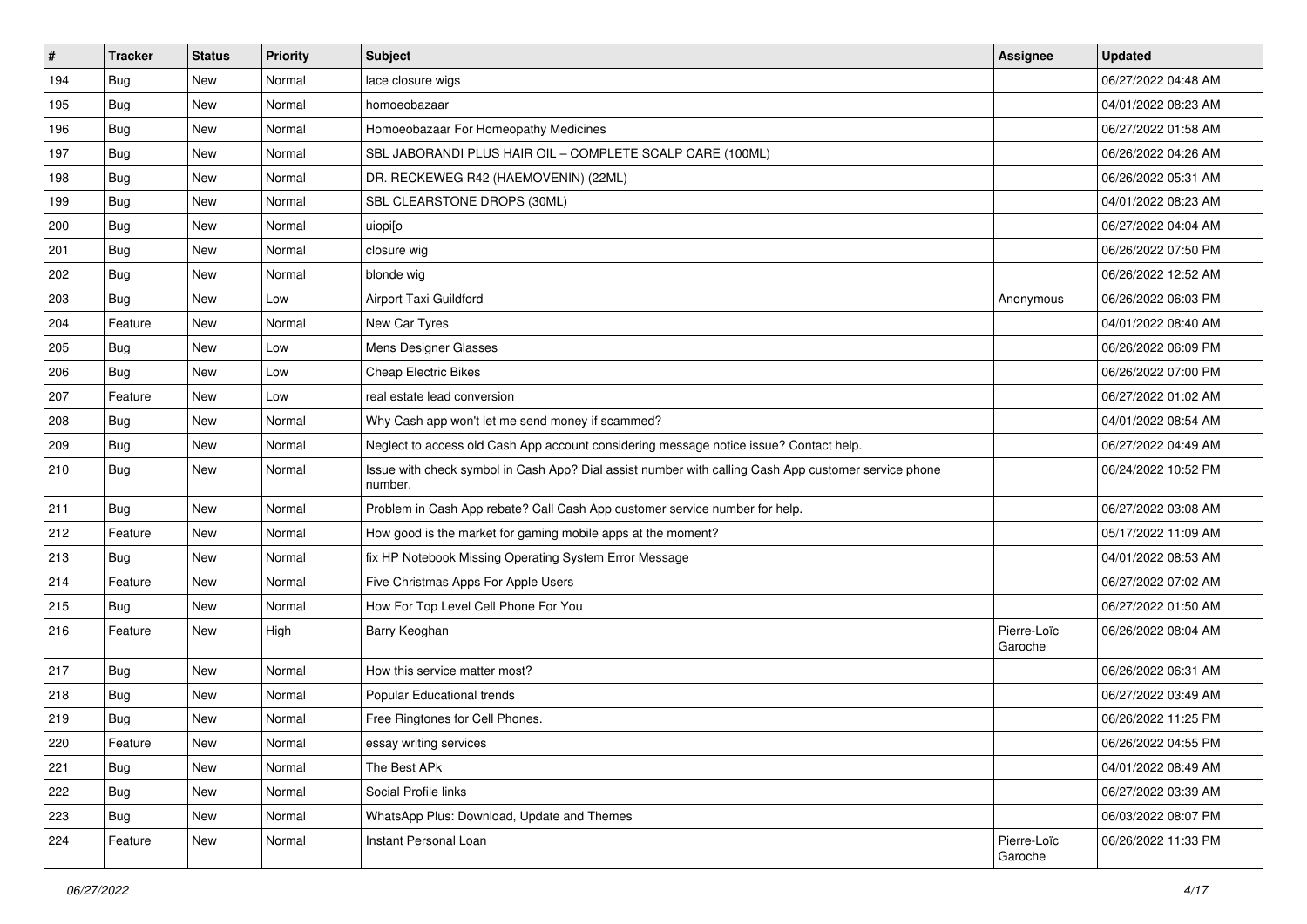| $\sharp$ | <b>Tracker</b> | <b>Status</b> | <b>Priority</b> | <b>Subject</b>                                                           | <b>Assignee</b>        | <b>Updated</b>      |
|----------|----------------|---------------|-----------------|--------------------------------------------------------------------------|------------------------|---------------------|
| 225      | Bug            | New           | Normal          | instant personal loan                                                    |                        | 06/25/2022 08:11 PM |
| 226      | Bug            | <b>New</b>    | Normal          | How to find reliable service reviews                                     | Anonymous              | 04/01/2022 08:46 AM |
| 227      | Bug            | New           | Normal          | Cash App Help & Solutions - Here You Will Get Better Assistance          |                        | 06/25/2022 11:21 PM |
| 228      | <b>Bug</b>     | New           | Normal          | Why Does Cash App Transaction Failed? - Here Is the Answer               |                        | 06/27/2022 05:18 AM |
| 229      | Feature        | New           | Normal          | How To Delete Cash App Account? - Check Out the Steps In Detail          |                        | 05/01/2022 09:06 PM |
| 230      | <b>Bug</b>     | New           | Normal          | Add Money To Cash App Card - Auto Cash Apps                              |                        | 06/26/2022 11:25 AM |
| 231      | <b>Bug</b>     | New           | Normal          | Is the ringtone download difficult or not?                               | Pierre-Loïc<br>Garoche | 06/26/2022 11:30 AM |
| 232      | <b>Bug</b>     | New           | Normal          | FM whatsapp messaging app.                                               |                        | 05/02/2022 06:03 AM |
| 233      | Bug            | New           | Normal          | Anauthorsway.com: My User Experience                                     |                        | 06/26/2022 04:14 PM |
| 234      | <b>Bug</b>     | New           | Normal          | My Personal Experience With the College Writing Services                 |                        | 06/27/2022 06:48 AM |
| 235      | Bug            | New           | Low             | HP Printer Assistant Software   Download & Install HP Assistant          |                        | 06/26/2022 07:28 PM |
| 236      | Bug            | New           | Normal          | HP Printer Assistant Software   Download & Install HP Assistant          |                        | 04/01/2022 08:16 AM |
| 237      | Feature        | New           | Normal          | HP Printer Assistant Software   Download & Install HP Assistant          |                        | 06/27/2022 04:15 AM |
| 238      | Bug            | New           | Low             | HP Printer Assistant Software   Download & Install HP Assistant          |                        | 04/01/2022 08:16 AM |
| 239      | Bug            | New           | Normal          | Algunas características más de Choices MOD APK                           |                        | 06/25/2022 10:05 AM |
| 240      | Feature        | New           | Normal          | Juego interesante de Dragon Ball Legends MOD APK                         |                        | 06/25/2022 12:21 AM |
| 241      | Feature        | New           | Normal          | How to get a complete solution of Big Ideas Math Answers?                |                        | 04/01/2022 08:15 AM |
| 242      | Feature        | New           | Normal          | Descripción de Torque Pro MOD APK para Android                           |                        | 06/25/2022 04:37 PM |
| 243      | Feature        | New           | Normal          | Reconstruir la pandilla de la mafia en Gangstar Vegas MOD APK            |                        | 06/26/2022 02:20 AM |
| 244      | Bug            | New           | Normal          | Quels sont les avantages des stations de radio en ligne.                 |                        | 06/27/2022 06:42 AM |
| 245      | <b>Bug</b>     | New           | Normal          | Write My Essay For Me Cheap                                              |                        | 06/22/2022 05:30 PM |
| 246      | <b>Bug</b>     | New           | Normal          | The Beast App                                                            |                        | 06/27/2022 06:50 AM |
| 247      | <b>Bug</b>     | New           | Normal          | best 4 Channel Amp                                                       |                        | 06/26/2022 02:47 PM |
| 248      | <b>Bug</b>     | New           | Normal          | Mobile ringtones and attractiveness ringtones                            |                        | 06/27/2022 05:06 AM |
| 249      | <b>Bug</b>     | New           | Normal          | Steps to Activate Cash App Card in Less then 2 Minutes - Get Information | Pierre-Loïc<br>Garoche | 06/21/2022 07:52 PM |
| 250      | <b>Bug</b>     | New           | Normal          | Reviews of phone ringtones                                               |                        | 06/26/2022 02:11 PM |
| 251      | Bug            | New           | Normal          | All About Cash App Transfer Fail Problems                                | Pierre-Loïc<br>Garoche | 06/26/2022 12:57 PM |
| 252      | <b>Bug</b>     | New           | Normal          | Samsung U600 - Is Essential Business And Personal Phone                  |                        | 04/04/2022 04:45 AM |
| 253      | Bug            | New           | Normal          | Florence Lawrence                                                        |                        | 06/18/2022 01:09 PM |
| 254      | Feature        | New           | Normal          | best ayurvedic treatment for psoriasis                                   |                        | 04/01/2022 08:13 AM |
| 255      | Feature        | New           | Normal          | best doctor for psoriasis                                                |                        | 06/26/2022 04:49 PM |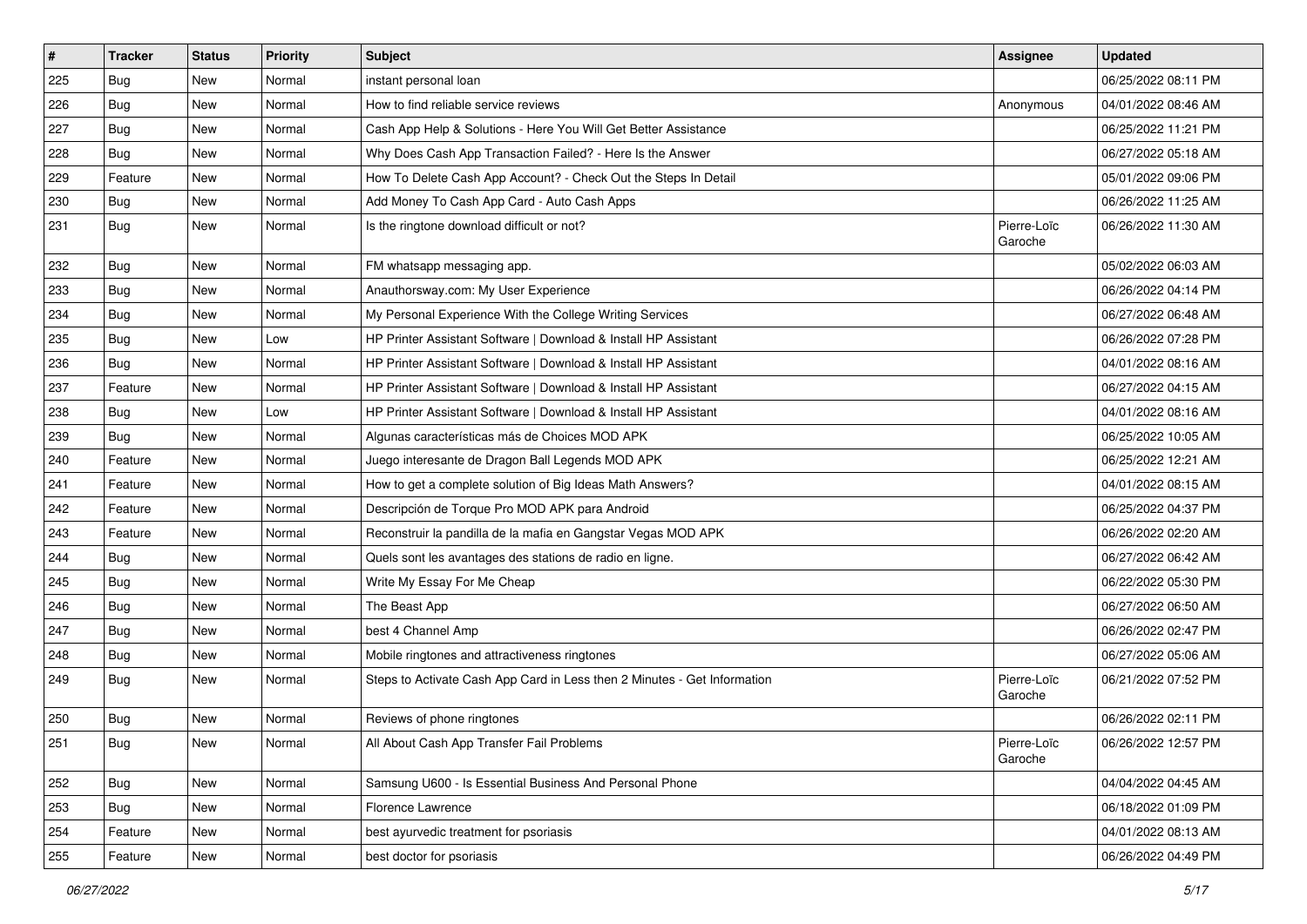| $\vert$ # | <b>Tracker</b> | <b>Status</b> | <b>Priority</b> | <b>Subject</b>                                                      | Assignee               | <b>Updated</b>      |
|-----------|----------------|---------------|-----------------|---------------------------------------------------------------------|------------------------|---------------------|
| 256       | <b>Bug</b>     | <b>New</b>    | Normal          | <b>Fake Travis Scott Shoes</b>                                      |                        | 04/01/2022 08:12 AM |
| 257       | <b>Bug</b>     | New           | Normal          | Best latte machines                                                 |                        | 06/26/2022 11:07 AM |
| 258       | Bug            | <b>New</b>    | Normal          | Fake Nike Dunk High AMBUSH Deep Royal                               |                        | 06/26/2022 11:25 AM |
| 259       | Bug            | <b>New</b>    | Normal          | call center services                                                |                        | 06/26/2022 01:30 AM |
| 260       | Bug            | <b>New</b>    | Normal          | Web Design Services Near Me                                         |                        | 06/26/2022 11:55 AM |
| 261       | Bug            | New           | Normal          | Ringtone Downloads - Easy Ways Come Up With Your Own Ringtones      |                        | 06/27/2022 02:23 AM |
| 262       | <b>Bug</b>     | <b>New</b>    | Normal          | It this true to dealing Wuth                                        |                        | 06/27/2022 01:57 AM |
| 263       | Feature        | <b>New</b>    | Normal          | Wrecked Car Is Nothing But A Worthless                              | Pierre-Loïc<br>Garoche | 06/26/2022 12:27 PM |
| 264       | <b>Bug</b>     | New           | Normal          | We Buy Your Unwanted Car                                            | Corentin<br>Lauverjat  | 06/26/2022 11:42 AM |
| 265       | Bug            | New           | Normal          | 3 Faq's On Downloading To Your Apple Ipod                           |                        | 06/26/2022 01:26 PM |
| 267       | Bug            | New           | Normal          | How To Use Internet Radio Services To Listen To Your Favorite Songs |                        | 06/27/2022 04:05 AM |
| 268       | Bug            | <b>New</b>    | Normal          | Fashionj                                                            |                        | 04/01/2022 08:20 AM |
| 269       | <b>Bug</b>     | New           | Normal          | Is there such a site for app design?                                | Anonymous              | 06/26/2022 10:36 PM |
| 270       | <b>Bug</b>     | New           | Normal          | Logo Mansion                                                        | Christophe<br>Garion   | 04/01/2022 08:20 AM |
| 271       | Feature        | <b>New</b>    | Normal          | Fashion                                                             |                        | 06/27/2022 02:07 AM |
| 272       | Feature        | <b>New</b>    | Normal          | Fashion                                                             |                        | 06/19/2022 08:01 AM |
| 273       | <b>Bug</b>     | <b>New</b>    | High            | assignment help online                                              |                        | 04/01/2022 08:17 AM |
| 274       | Bug            | <b>New</b>    | Normal          | How AI is transforming coupon marketing campaigns?                  | Anonymous              | 04/01/2022 08:19 AM |
| 275       | <b>Bug</b>     | <b>New</b>    | Normal          | Activate Cash App Card With Or Without QR - Step By Step Guide      | Pierre-Loïc<br>Garoche | 06/27/2022 06:18 AM |
| 276       | Feature        | New           | Normal          | Nike Dunks Replica                                                  |                        | 04/01/2022 08:19 AM |
| 277       | Feature        | <b>New</b>    | Normal          | Nike Dunks Replica                                                  |                        | 04/01/2022 08:19 AM |
| 278       | <b>Bug</b>     | <b>New</b>    | Normal          | Cash App Help & Solutions - Here You Will Get Better Assistance     |                        | 06/27/2022 04:41 AM |
| 279       | <b>Bug</b>     | <b>New</b>    | High            | What is an essential feature of an internal communications app?     |                        | 06/27/2022 03:28 AM |
| 280       | <b>Bug</b>     | <b>New</b>    | Normal          | Pacific Web Design                                                  |                        | 06/26/2022 08:18 PM |
| 281       | Feature        | <b>New</b>    | Normal          | what are the types of Ringtones?                                    | Anonymous              | 06/27/2022 06:01 AM |
| 282       | Bug            | New           | Normal          | Activate Cash App Card: Learn Simple Steps & Fix Errors             |                        | 06/27/2022 06:43 AM |
| 283       | <b>Bug</b>     | New           | Normal          | Cash App To PayPal Transfer Money - Check Out The Steps Here        |                        | 04/01/2022 08:17 AM |
| 284       | <b>Bug</b>     | New           | Normal          | All About Cash App Transfer Fail Problems                           |                        | 06/26/2022 03:15 PM |
| 285       | <b>Bug</b>     | New           | Normal          | Have you ever written an essay?                                     |                        | 06/26/2022 05:15 PM |
| 286       | <b>Bug</b>     | New           | Normal          | All About Cash App Transfer Fail Problems                           |                        | 04/01/2022 07:49 AM |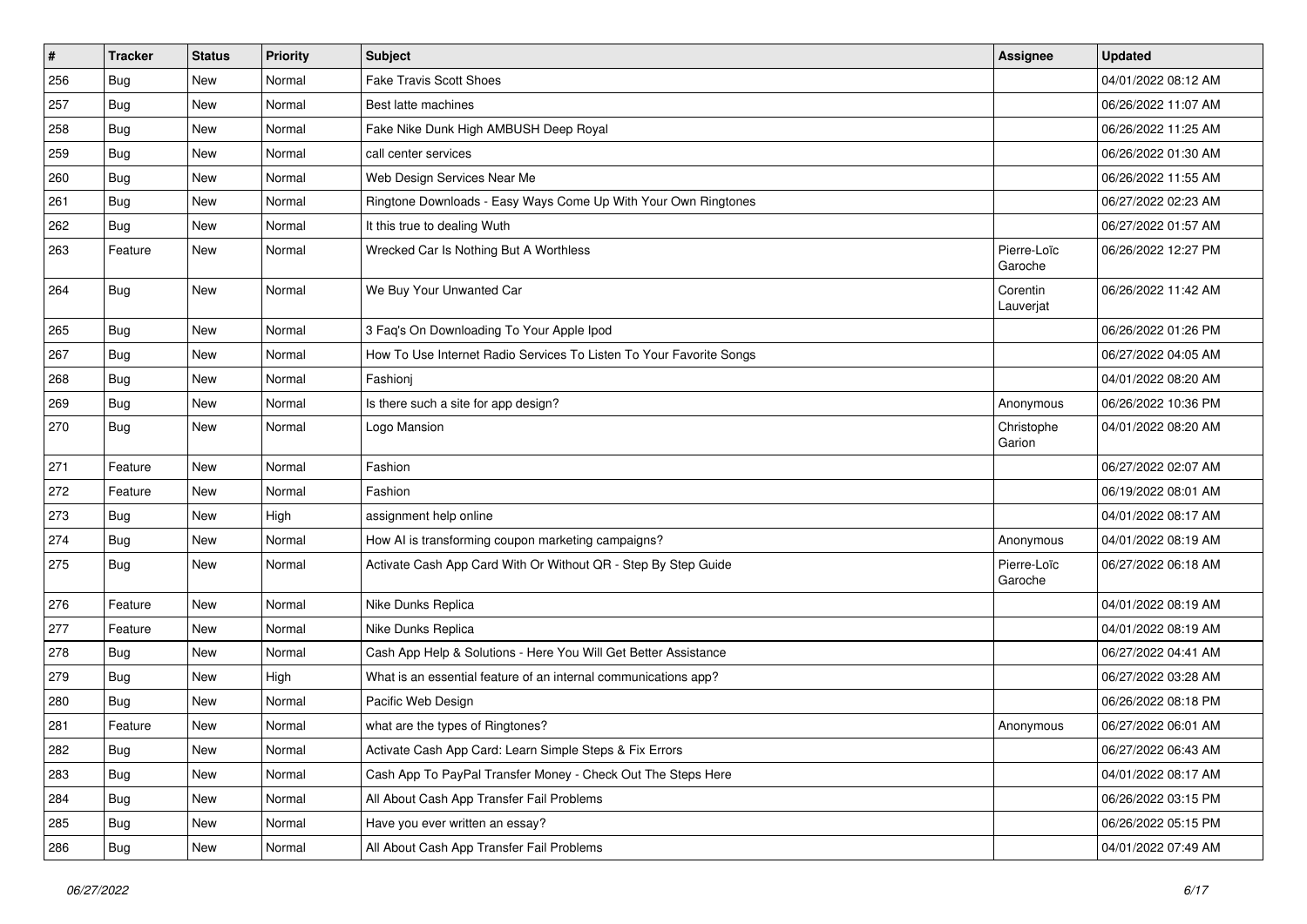| $\vert$ # | <b>Tracker</b> | <b>Status</b> | <b>Priority</b> | <b>Subject</b>                                                 | <b>Assignee</b> | <b>Updated</b>      |
|-----------|----------------|---------------|-----------------|----------------------------------------------------------------|-----------------|---------------------|
| 287       | <b>Bug</b>     | New           | Normal          | Make shopping easier                                           |                 | 04/01/2022 08:41 AM |
| 288       | <b>Bug</b>     | New           | Normal          | Make shopping easier                                           |                 | 04/01/2022 07:56 AM |
| 289       | <b>Bug</b>     | New           | Normal          | Recover Yahoo Mail Forgotten Password - Explore Kanata Chinese |                 | 06/27/2022 12:14 AM |
| 292       | <b>Bug</b>     | New           | Normal          | Venmo to Cash App Transfer Of Money- Explore Here              |                 | 06/27/2022 03:05 AM |
| 293       | <b>Bug</b>     | New           | Immediate       | <b>CMT Direct Wix</b>                                          | Anonymous       | 04/01/2022 07:21 AM |
| 295       | <b>Bug</b>     | New           | Normal          | Headliner Repair Services in Jonesboro GA                      |                 | 04/01/2022 07:21 AM |
| 296       | <b>Bug</b>     | New           | Normal          | Window Tinting Services in Jonesboro GA                        |                 | 04/01/2022 07:21 AM |
| 297       | <b>Bug</b>     | New           | Normal          | Auto Lighting Installation Services in Norcross GA             |                 | 04/01/2022 07:21 AM |
| 298       | <b>Bug</b>     | New           | Normal          | Car Stereo Installation Services in Norcross GA                |                 | 04/01/2022 07:20 AM |
| 299       | Bug            | New           | Normal          | Brake Caliper Painting Services in Norcross GA                 |                 | 04/01/2022 07:20 AM |
| 300       | <b>Bug</b>     | New           | Normal          | Wheels Powder Coating Services in Norcross GA                  |                 | 04/15/2022 01:45 PM |
| 301       | <b>Bug</b>     | New           | Normal          | Vehicle Electronics Services in Norcross GA                    |                 | 04/01/2022 07:18 AM |
| 302       | <b>Bug</b>     | New           | Normal          | Auto Electrical Repair Services in Norcross GA                 |                 | 06/26/2022 07:49 PM |
| 303       | <b>Bug</b>     | New           | Normal          | Car Wrapping Services in Norcross GA                           |                 | 04/01/2022 07:22 AM |
| 304       | <b>Bug</b>     | <b>New</b>    | Normal          | Keyless Entry Services in Norcross GA                          |                 | 04/01/2022 07:19 AM |
| 305       | Bug            | New           | Normal          | Headliner Repair Services in Norcross GA                       |                 | 04/01/2022 07:19 AM |
| 306       | <b>Bug</b>     | New           | Normal          | Window Tinting Services in Norcross GA                         |                 | 04/01/2022 07:19 AM |
| 307       | <b>Bug</b>     | New           | Normal          | Carpet Cleaning Services in Virginia Beach VA                  |                 | 04/01/2022 07:19 AM |
| 308       | <b>Bug</b>     | New           | Normal          | Carpet Repairing Services in Virginia Beach VA                 |                 | 04/01/2022 07:19 AM |
| 309       | <b>Bug</b>     | New           | Normal          | Stain Removal Services in Virginia Beach VA                    |                 | 04/01/2022 07:19 AM |
| 310       | <b>Bug</b>     | New           | Normal          | Mattress Cleaning Services in Virginia Beach VA                |                 | 06/26/2022 04:33 AM |
| 311       | <b>Bug</b>     | New           | Normal          | Odor Removal Services in Virginia Beach VA                     |                 | 04/01/2022 07:19 AM |
| 312       | Bug            | New           | Normal          | Stain Protection Services in Virginia Beach VA                 |                 | 06/26/2022 02:46 PM |
| 313       | <b>Bug</b>     | New           | Normal          | Water Extraction Services in Virginia Beach VA                 |                 | 06/23/2022 02:14 AM |
| 314       | <b>Bug</b>     | New           | Normal          | Water Extraction Services in Virginia Beach VA                 |                 | 04/01/2022 07:25 AM |
| 315       | <b>Bug</b>     | <b>New</b>    | Normal          | Dissertation help UK                                           |                 | 06/27/2022 05:29 AM |
| 316       | <b>Bug</b>     | New           | Normal          | Finden Sie den besten Klingelton für Ihr Telefon               |                 | 06/24/2022 10:28 PM |
| 317       | Bug            | New           | Normal          | Eco/Green Cleaning Services in Virginia Beach VA               |                 | 06/27/2022 12:26 AM |
| 318       | Bug            | New           | Normal          | Mold Removal Services in Virginia Beach VA                     |                 | 04/01/2022 07:27 AM |
| 319       | Bug            | New           | Normal          | Steam Cleaning Services in Virginia Beach VA                   |                 | 04/01/2022 07:27 AM |
| 320       | <b>Bug</b>     | New           | Normal          | Emergency Cleaning Services in Virginia Beach VA               |                 | 04/01/2022 07:27 AM |
| 321       | <b>Bug</b>     | New           | Normal          | Tile & Grout Cleaning Services in Virginia Beach VA            |                 | 06/21/2022 03:04 AM |
| 322       | <b>Bug</b>     | New           | Normal          | Rug Cleaning Services in Virginia Beach VA                     |                 | 04/01/2022 07:26 AM |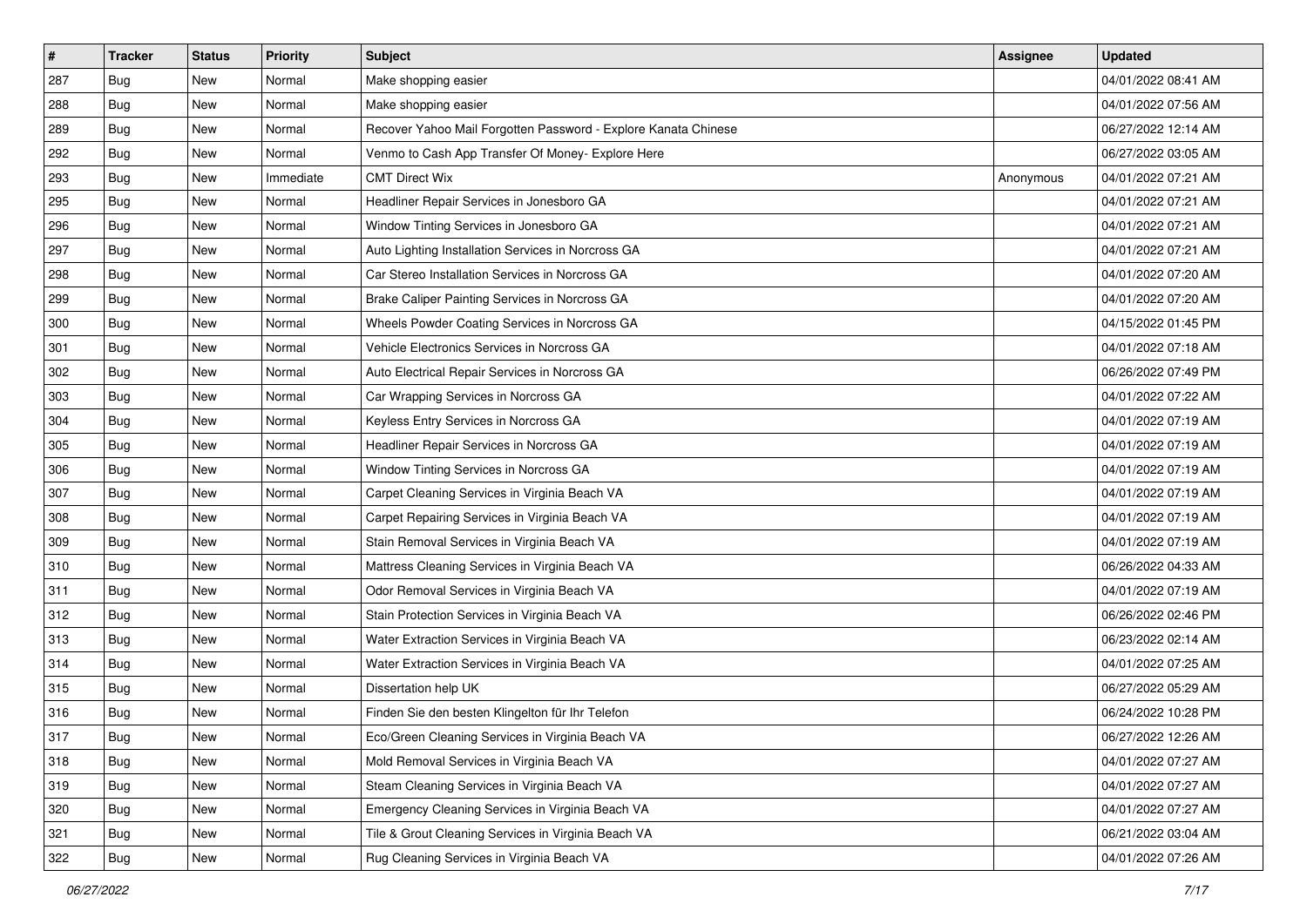| $\vert$ # | <b>Tracker</b> | <b>Status</b> | <b>Priority</b> | <b>Subject</b>                                        | <b>Assignee</b> | <b>Updated</b>      |
|-----------|----------------|---------------|-----------------|-------------------------------------------------------|-----------------|---------------------|
| 323       | <b>Bug</b>     | New           | Normal          | Car Upholstery Cleaning Services in Virginia Beach VA |                 | 04/01/2022 07:26 AM |
| 324       | <b>Bug</b>     | New           | Normal          | Upholstery Cleaning Services in Virginia Beach VA     |                 | 04/01/2022 07:26 AM |
| 325       | <b>Bug</b>     | New           | Normal          | Carpet Cleaning Services in Norfolk VA                |                 | 04/01/2022 07:26 AM |
| 326       | <b>Bug</b>     | New           | Normal          | Carpet Repairing Services in Norfolk VA               |                 | 04/01/2022 07:26 AM |
| 327       | <b>Bug</b>     | <b>New</b>    | Normal          | Stain Removal Services in Norfolk VA                  |                 | 04/01/2022 07:26 AM |
| 328       | <b>Bug</b>     | <b>New</b>    | Normal          | Mattress Cleaning Services in Norfolk VA              |                 | 04/01/2022 07:26 AM |
| 329       | <b>Bug</b>     | New           | Normal          | Odor Removal Services in Norfolk VA                   |                 | 04/01/2022 07:22 AM |
| 330       | <b>Bug</b>     | New           | Normal          | Stain Protection Services in Norfolk VA               |                 | 04/01/2022 07:26 AM |
| 331       | <b>Bug</b>     | New           | Normal          | Water Extraction Services in Norfolk VA               |                 | 06/27/2022 06:38 AM |
| 332       | <b>Bug</b>     | New           | Normal          | Eco/Green Cleaning Services in Norfolk VA             |                 | 04/01/2022 07:25 AM |
| 333       | <b>Bug</b>     | New           | Normal          | Mold Removal Services in Norfolk VA                   |                 | 06/27/2022 05:20 AM |
| 334       | <b>Bug</b>     | New           | Normal          | Steam Cleaning Services in Norfolk VA                 |                 | 04/01/2022 07:25 AM |
| 335       | <b>Bug</b>     | New           | Normal          | Emergency Cleaning Services in Norfolk VA             |                 | 04/01/2022 07:24 AM |
| 336       | <b>Bug</b>     | New           | Normal          | Tile & Grout Cleaning Services in Norfolk VA          |                 | 06/27/2022 03:58 AM |
| 337       | <b>Bug</b>     | <b>New</b>    | Normal          | Rug Cleaning Services in Norfolk VA                   |                 | 04/01/2022 07:23 AM |
| 338       | Bug            | New           | Normal          | Car Upholstery Cleaning Services in Norfolk VA        |                 | 04/01/2022 07:23 AM |
| 339       | <b>Bug</b>     | New           | Normal          | Upholstery Cleaning Services in Norfolk VA            |                 | 06/17/2022 04:36 AM |
| 340       | <b>Bug</b>     | <b>New</b>    | Normal          | Carpet Cleaning Services in Chesapeake VA             |                 | 04/01/2022 07:23 AM |
| 341       | <b>Bug</b>     | New           | Normal          | Carpet Repairing Services in Chesapeake VA            |                 | 04/01/2022 07:23 AM |
| 342       | <b>Bug</b>     | New           | Normal          | Stain Removal Services in Chesapeake VA               |                 | 04/01/2022 07:22 AM |
| 343       | <b>Bug</b>     | New           | Normal          | Mattress Cleaning Services in Chesapeake VA           |                 | 04/01/2022 07:16 AM |
| 344       | <b>Bug</b>     | New           | Normal          | Odor Removal Services in Chesapeake VA                |                 | 06/25/2022 12:42 AM |
| 345       | Bug            | <b>New</b>    | Normal          | Stain Protection Services in Chesapeake VA            |                 | 06/27/2022 04:34 AM |
| 346       | <b>Bug</b>     | New           | Normal          | Water Extraction Services in Chesapeake VA            |                 | 04/01/2022 07:15 AM |
| 347       | <b>Bug</b>     | New           | Normal          | Eco/Green Cleaning Services in Chesapeake VA          |                 | 06/27/2022 01:05 AM |
| 348       | <b>Bug</b>     | <b>New</b>    | Normal          | Mold Removal Services in Chesapeake VA                |                 | 04/01/2022 07:14 AM |
| 349       | <b>Bug</b>     | New           | Normal          | Steam Cleaning Services in Chesapeake VA              |                 | 04/01/2022 07:14 AM |
| 350       | Bug            | New           | Normal          | Emergency Cleaning Services in Chesapeake VA          |                 | 04/01/2022 07:14 AM |
| 351       | Bug            | New           | Normal          | Emergency Cleaning Services in Chesapeake VA          |                 | 04/01/2022 07:14 AM |
| 352       | Bug            | New           | Normal          | Tile & Grout Cleaning Services in Chesapeake VA       |                 | 06/26/2022 01:05 AM |
| 353       | <b>Bug</b>     | New           | Normal          | Rug Cleaning Services in Chesapeake VA                |                 | 04/01/2022 07:14 AM |
| 354       | <b>Bug</b>     | New           | Normal          | Car Upholstery Cleaning Services in Chesapeake VA     |                 | 04/01/2022 07:14 AM |
| 355       | <b>Bug</b>     | New           | Normal          | Upholstery Cleaning Services in Chesapeake VA         |                 | 04/01/2022 07:14 AM |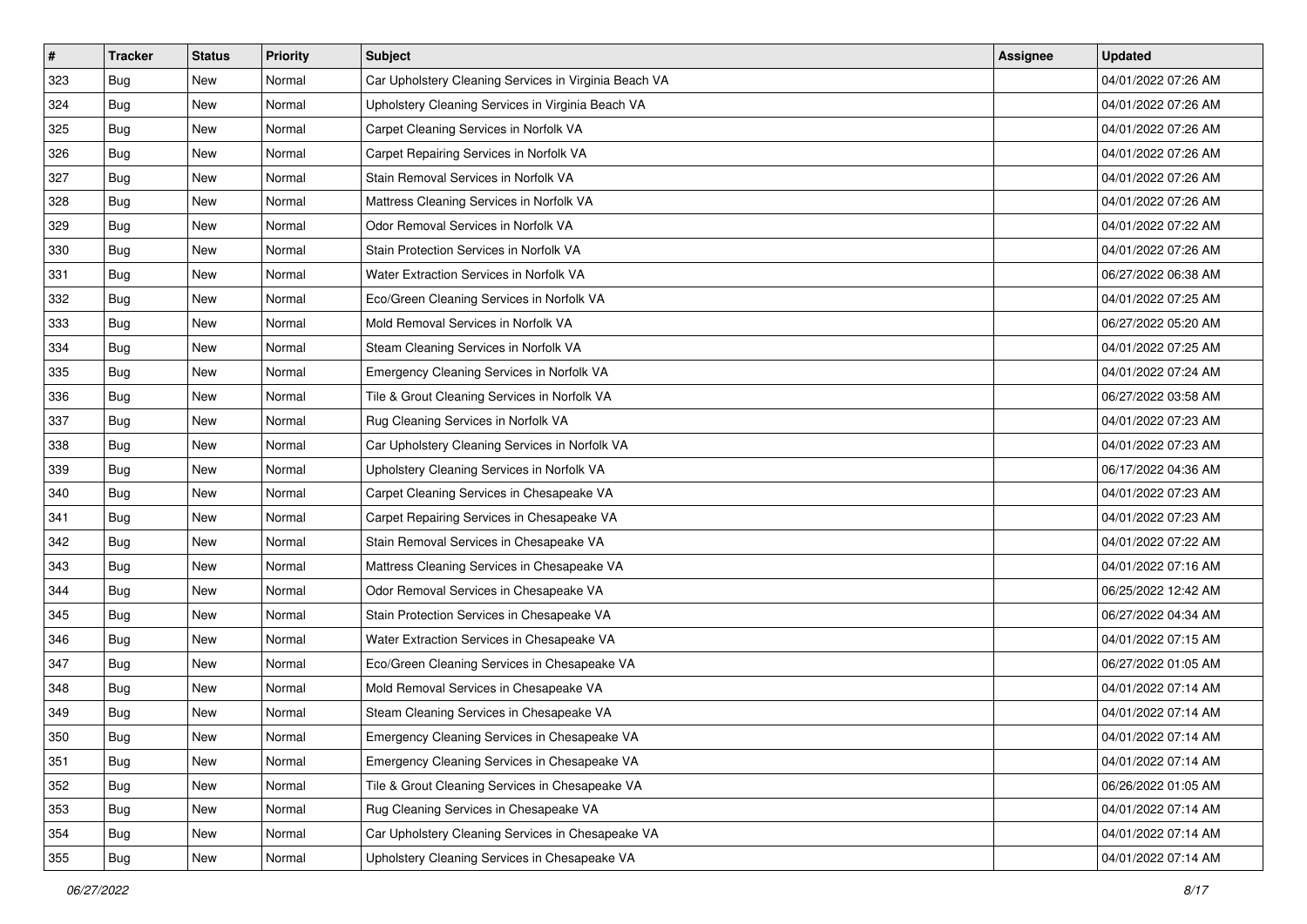| $\vert$ # | <b>Tracker</b> | <b>Status</b> | <b>Priority</b> | <b>Subject</b>                                     | <b>Assignee</b> | <b>Updated</b>      |
|-----------|----------------|---------------|-----------------|----------------------------------------------------|-----------------|---------------------|
| 356       | <b>Bug</b>     | New           | Normal          | Moving Services in Baltimore MD                    |                 | 04/01/2022 07:13 AM |
| 357       | <b>Bug</b>     | New           | Normal          | Furniture Assembly Services in Baltimore MD        |                 | 04/01/2022 07:12 AM |
| 358       | <b>Bug</b>     | New           | Normal          | Office Moving Services in Baltimore MD             |                 | 04/01/2022 07:13 AM |
| 359       | <b>Bug</b>     | New           | Normal          | Local Moving Services in Baltimore MD              |                 | 04/01/2022 07:15 AM |
| 360       | <b>Bug</b>     | <b>New</b>    | Normal          | Auto Transport Services in Baltimore MD            |                 | 04/01/2022 07:13 AM |
| 361       | <b>Bug</b>     | New           | Normal          | Junk Removal Services in Baltimore MD              |                 | 04/01/2022 07:13 AM |
| 362       | <b>Bug</b>     | New           | Normal          | Moving Services in Washington DC                   |                 | 04/01/2022 07:13 AM |
| 363       | <b>Bug</b>     | New           | Normal          | Furniture Assembly Services in Washington DC       |                 | 04/01/2022 07:13 AM |
| 364       | <b>Bug</b>     | New           | Normal          | Office Moving Services in Washington DC            |                 | 04/01/2022 07:13 AM |
| 365       | Bug            | New           | Normal          | Local Moving Services in Washington DC             |                 | 04/01/2022 07:12 AM |
| 366       | <b>Bug</b>     | New           | Normal          | Auto Transport Services in Washington DC           |                 | 04/01/2022 07:12 AM |
| 367       | <b>Bug</b>     | New           | Normal          | Junk Removal Services in Washington DC             |                 | 04/01/2022 07:12 AM |
| 368       | <b>Bug</b>     | <b>New</b>    | Normal          | Moving Services in Arlington County VA             |                 | 04/01/2022 07:12 AM |
| 369       | <b>Bug</b>     | New           | Normal          | Furniture Assembly Services in Arlington County VA |                 | 04/01/2022 07:12 AM |
| 370       | Bug            | New           | Normal          | Office Moving Services in Arlington County VA      |                 | 04/01/2022 07:16 AM |
| 371       | Bug            | New           | Normal          | Local Moving Services in Arlington County VA       |                 | 04/01/2022 07:13 AM |
| 372       | <b>Bug</b>     | New           | Normal          | Auto Transport Services in Arlington County VA     |                 | 06/27/2022 01:42 AM |
| 373       | <b>Bug</b>     | <b>New</b>    | Normal          | Junk Removal Services in Arlington County VA       |                 | 04/01/2022 07:18 AM |
| 374       | <b>Bug</b>     | New           | Normal          | Moving Services in Fairfax VA                      |                 | 04/01/2022 07:18 AM |
| 375       | Bug            | New           | Normal          | Furniture Assembly Services in Fairfax VA          |                 | 04/01/2022 07:18 AM |
| 376       | Bug            | New           | Normal          | Office Moving Services in Fairfax VA               |                 | 04/01/2022 07:17 AM |
| 377       | <b>Bug</b>     | New           | Normal          | Local Moving Services in Fairfax VA                |                 | 04/01/2022 07:17 AM |
| 378       | Bug            | <b>New</b>    | Normal          | Auto Transport Services in Fairfax VA              |                 | 04/01/2022 07:17 AM |
| 379       | <b>Bug</b>     | New           | Normal          | Junk Removal Services in Fairfax VA                |                 | 04/01/2022 07:17 AM |
| 380       | <b>Bug</b>     | New           | Normal          | Moving Services in McLean VA                       |                 | 06/27/2022 05:59 AM |
| 381       | <b>Bug</b>     | New           | Normal          | Furniture Assembly Services in McLean VA           |                 | 04/01/2022 07:17 AM |
| 382       | <b>Bug</b>     | New           | Normal          | Office Moving Services in McLean VA                |                 | 04/01/2022 07:17 AM |
| 383       | Bug            | New           | Normal          | Local Moving Services in McLean VA                 |                 | 04/01/2022 07:17 AM |
| 384       | Bug            | New           | Normal          | Auto Transport Services in McLean VA               |                 | 04/01/2022 07:17 AM |
| 385       | Bug            | New           | Normal          | Junk Removal Services in McLean VA                 |                 | 04/01/2022 07:15 AM |
| 386       | <b>Bug</b>     | New           | Normal          | Moving Services in Sterling VA                     |                 | 04/01/2022 07:16 AM |
| 387       | <b>Bug</b>     | New           | Normal          | Furniture Assembly Services in Sterling VA         |                 | 04/01/2022 07:18 AM |
| 388       | <b>Bug</b>     | New           | Normal          | Office Moving Services in Sterling VA              |                 | 04/01/2022 07:16 AM |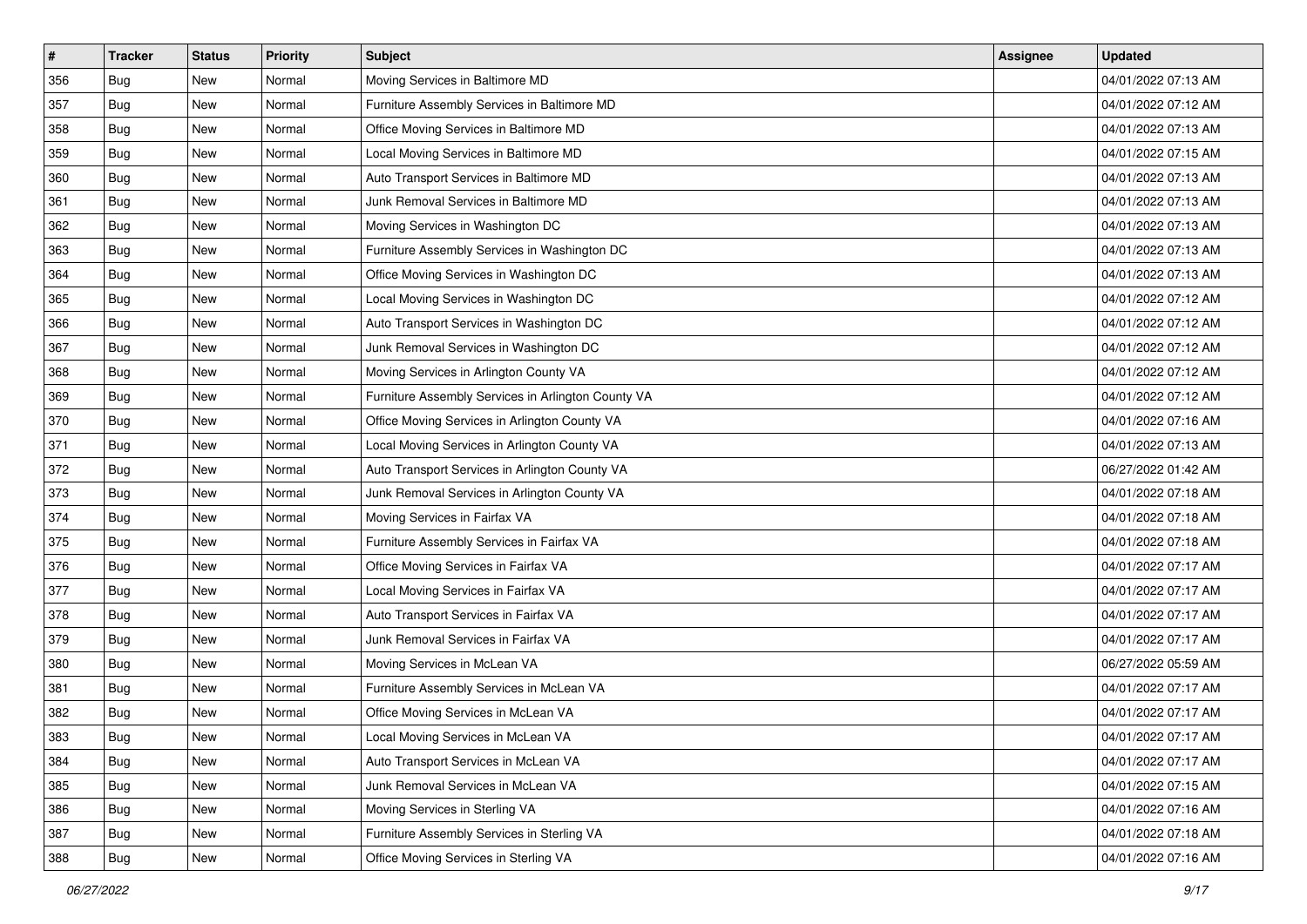| $\vert$ # | <b>Tracker</b> | <b>Status</b> | <b>Priority</b> | <b>Subject</b>                                 | <b>Assignee</b> | <b>Updated</b>      |
|-----------|----------------|---------------|-----------------|------------------------------------------------|-----------------|---------------------|
| 389       | <b>Bug</b>     | New           | Normal          | Local Moving Services in Sterling VA           |                 | 04/01/2022 07:16 AM |
| 390       | <b>Bug</b>     | New           | Normal          | Auto Transport Services in Sterling VA         |                 | 04/01/2022 07:16 AM |
| 391       | <b>Bug</b>     | New           | Normal          | Junk Removal Services in Sterling VA           |                 | 04/01/2022 07:16 AM |
| 392       | <b>Bug</b>     | New           | Normal          | Moving Services in Annapolis MD                |                 | 04/01/2022 07:16 AM |
| 393       | <b>Bug</b>     | New           | Normal          | Furniture Assembly Services in Annapolis MD    |                 | 04/01/2022 07:16 AM |
| 394       | <b>Bug</b>     | New           | Normal          | Office Moving Services in Annapolis MD         |                 | 04/01/2022 07:15 AM |
| 395       | <b>Bug</b>     | New           | Normal          | Local Moving Services in Annapolis MD          |                 | 04/01/2022 07:15 AM |
| 396       | <b>Bug</b>     | New           | Normal          | Auto Transport Services in Annapolis MD        |                 | 04/01/2022 07:15 AM |
| 397       | <b>Bug</b>     | New           | Normal          | Junk Removal Services in Annapolis MD          |                 | 04/01/2022 07:15 AM |
| 398       | Bug            | New           | Normal          | Moving Services in Potomac MD                  |                 | 04/01/2022 07:32 AM |
| 399       | <b>Bug</b>     | New           | Normal          | Furniture Assembly Services in Potomac MD      |                 | 04/01/2022 07:15 AM |
| 400       | <b>Bug</b>     | New           | Normal          | Office Moving Services in Potomac MD           |                 | 06/26/2022 09:28 AM |
| 401       | <b>Bug</b>     | New           | Normal          | Local Moving Services in Potomac MD            |                 | 04/01/2022 07:48 AM |
| 402       | <b>Bug</b>     | New           | Normal          | Auto Transport Services in Potomac MD          |                 | 04/01/2022 07:47 AM |
| 403       | <b>Bug</b>     | New           | Normal          | Junk Removal Services in Potomac MD            |                 | 04/01/2022 07:47 AM |
| 404       | Bug            | New           | Normal          | Moving Services in Gaithersburg MD             |                 | 04/01/2022 07:47 AM |
| 405       | <b>Bug</b>     | New           | Normal          | Furniture Assembly Services in Gaithersburg MD |                 | 04/01/2022 07:47 AM |
| 406       | <b>Bug</b>     | <b>New</b>    | Normal          | Office Moving Services in Gaithersburg MD      |                 | 04/01/2022 07:47 AM |
| 407       | <b>Bug</b>     | New           | Normal          | Upholstery Cleaning Boston MA                  |                 | 04/01/2022 07:47 AM |
| 408       | <b>Bug</b>     | New           | Normal          | Carpet Cleaning Boston MA                      |                 | 04/01/2022 07:47 AM |
| 409       | <b>Bug</b>     | New           | Normal          | Floor Stripping Boston MA                      |                 | 04/01/2022 07:47 AM |
| 410       | <b>Bug</b>     | New           | Normal          | Floor Waxing Boston MA                         |                 | 04/01/2022 07:47 AM |
| 411       | <b>Bug</b>     | <b>New</b>    | Normal          | Floor Cleaning Boston MA                       |                 | 04/01/2022 07:47 AM |
| 412       | <b>Bug</b>     | New           | Normal          | Germs Removal Boston MA                        |                 | 04/01/2022 07:47 AM |
| 413       | <b>Bug</b>     | New           | Normal          | Commercial Floor Cleaning Boston MA            |                 | 04/01/2022 07:45 AM |
| 414       | <b>Bug</b>     | New           | Normal          | Residential Floor Cleaning Boston MA           |                 | 04/01/2022 07:46 AM |
| 415       | <b>Bug</b>     | New           | Normal          | Upholstery Cleaning Somerville MA              |                 | 04/01/2022 07:48 AM |
| 416       | Bug            | New           | Normal          | Carpet Cleaning Somerville MA                  |                 | 04/01/2022 07:46 AM |
| 417       | <b>Bug</b>     | New           | Normal          | Floor Stripping Somerville MA                  |                 | 04/01/2022 07:46 AM |
| 418       | <b>Bug</b>     | New           | Normal          | Floor Waxing Somerville MA                     |                 | 04/01/2022 07:46 AM |
| 419       | <b>Bug</b>     | New           | Normal          | Floor Cleaning Somerville MA                   |                 | 04/01/2022 07:46 AM |
| 420       | <b>Bug</b>     | New           | Normal          | Germs Removal Somerville MA                    |                 | 04/01/2022 07:46 AM |
| 421       | <b>Bug</b>     | New           | Normal          | Commercial Floor Cleaning Somerville MA        |                 | 04/01/2022 07:46 AM |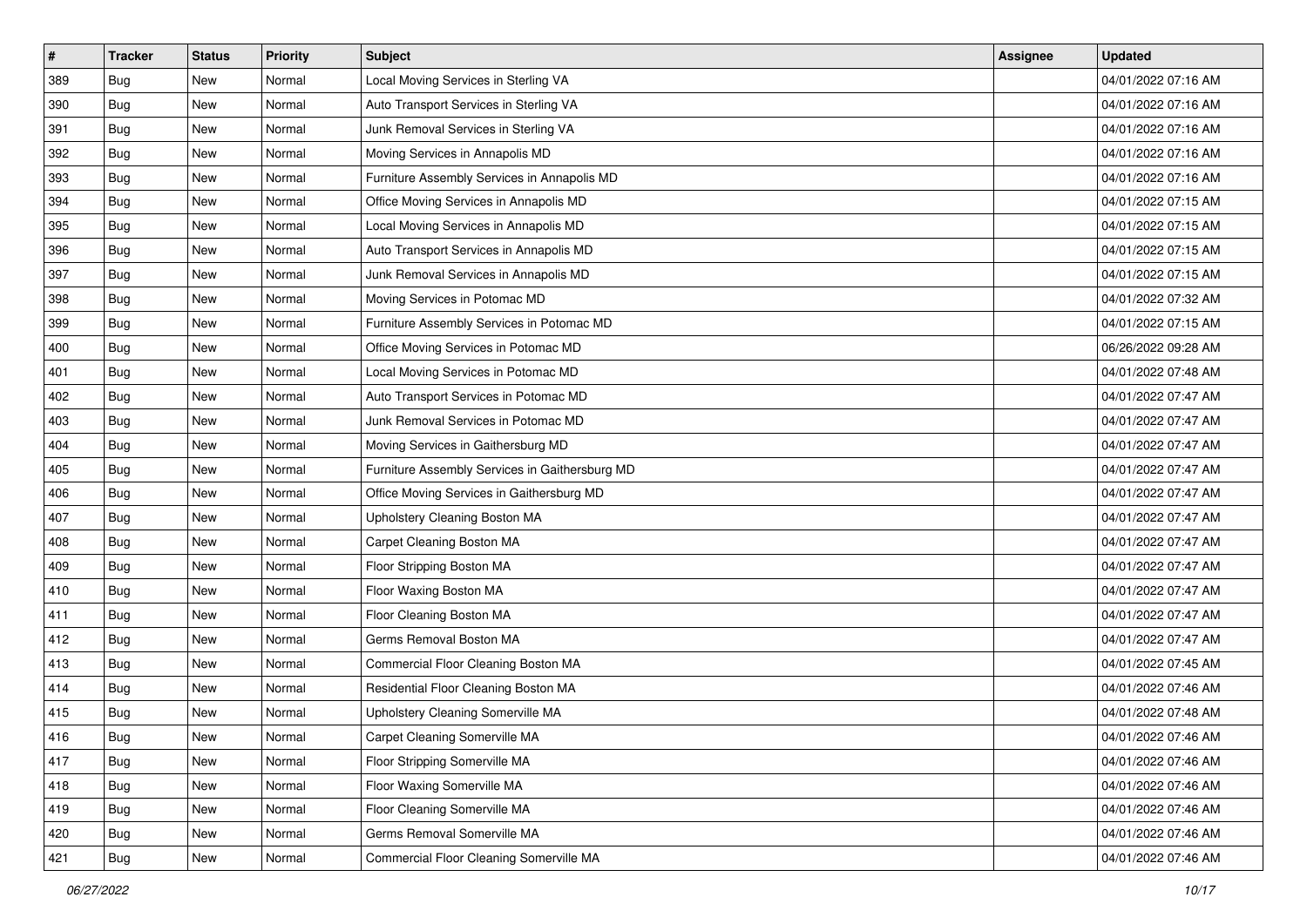| $\vert$ # | <b>Tracker</b> | <b>Status</b> | <b>Priority</b> | <b>Subject</b>                           | <b>Assignee</b> | <b>Updated</b>      |
|-----------|----------------|---------------|-----------------|------------------------------------------|-----------------|---------------------|
| 422       | <b>Bug</b>     | New           | Normal          | Residential Floor Cleaning Somerville MA |                 | 04/01/2022 07:46 AM |
| 423       | <b>Bug</b>     | New           | Normal          | Upholstery Cleaning Brookline MA         |                 | 04/01/2022 07:46 AM |
| 424       | <b>Bug</b>     | New           | Normal          | Carpet Cleaning Brookline MA             |                 | 04/01/2022 07:45 AM |
| 425       | <b>Bug</b>     | New           | Normal          | Floor Stripping Brookline MA             |                 | 04/01/2022 07:45 AM |
| 426       | <b>Bug</b>     | New           | Normal          | Floor Waxing Brookline MA                |                 | 04/01/2022 07:49 AM |
| 427       | <b>Bug</b>     | New           | Normal          | Floor Cleaning Brookline MA              |                 | 04/01/2022 07:46 AM |
| 428       | <b>Bug</b>     | New           | Normal          | Germs Removal Brookline MA               |                 | 04/01/2022 07:47 AM |
| 429       | <b>Bug</b>     | New           | Normal          | Germs Removal Brookline MA               |                 | 04/01/2022 07:51 AM |
| 430       | <b>Bug</b>     | New           | Normal          | Commercial Floor Cleaning Brookline MA   |                 | 04/01/2022 07:50 AM |
| 431       | Bug            | New           | Normal          | Residential Floor Cleaning Brookline MA  |                 | 04/01/2022 07:50 AM |
| 432       | <b>Bug</b>     | New           | Normal          | Upholstery Cleaning Newton MA            |                 | 04/01/2022 07:50 AM |
| 433       | <b>Bug</b>     | New           | Normal          | Carpet Cleaning Newton MA                |                 | 04/01/2022 07:50 AM |
| 434       | <b>Bug</b>     | <b>New</b>    | Normal          | Floor Stripping Newton MA                |                 | 04/01/2022 07:50 AM |
| 435       | <b>Bug</b>     | New           | Normal          | Floor Waxing Newton MA                   |                 | 04/01/2022 07:50 AM |
| 436       | <b>Bug</b>     | New           | Normal          | Floor Cleaning Newton MA                 |                 | 04/01/2022 07:50 AM |
| 437       | Bug            | New           | Normal          | Germs Removal Newton MA                  |                 | 04/01/2022 07:50 AM |
| 438       | <b>Bug</b>     | New           | Normal          | Commercial Floor Cleaning Newton MA      |                 | 04/01/2022 07:50 AM |
| 439       | <b>Bug</b>     | <b>New</b>    | Normal          | Residential Floor Cleaning Newton MA     |                 | 04/01/2022 07:49 AM |
| 440       | <b>Bug</b>     | New           | Normal          | Upholstery Cleaning Watertown MA         |                 | 04/01/2022 07:49 AM |
| 441       | Bug            | New           | Normal          | Carpet Cleaning Watertown MA             |                 | 06/02/2022 06:00 PM |
| 442       | <b>Bug</b>     | New           | Normal          | Floor Stripping Watertown MA             |                 | 04/01/2022 07:49 AM |
| 443       | <b>Bug</b>     | New           | Normal          | Floor Waxing Watertown MA                |                 | 04/01/2022 07:51 AM |
| 444       | <b>Bug</b>     | <b>New</b>    | Normal          | Floor Cleaning Watertown MA              |                 | 04/01/2022 07:49 AM |
| 445       | Bug            | New           | Normal          | Germs Removal Watertown MA               |                 | 04/01/2022 07:49 AM |
| 446       | <b>Bug</b>     | New           | Normal          | Commercial Floor Cleaning Watertown MA   |                 | 04/01/2022 07:49 AM |
| 447       | <b>Bug</b>     | New           | Normal          | Residential Floor Cleaning Watertown MA  |                 | 04/01/2022 07:49 AM |
| 448       | <b>Bug</b>     | New           | Normal          | Upholstery Cleaning Quincy MA            |                 | 04/01/2022 07:48 AM |
| 449       | Bug            | New           | Normal          | Carpet Cleaning Quincy MA                |                 | 04/01/2022 07:48 AM |
| 450       | <b>Bug</b>     | New           | Normal          | Floor Stripping Quincy MA                |                 | 06/25/2022 08:06 PM |
| 451       | <b>Bug</b>     | New           | Normal          | Floor Waxing Quincy MA                   |                 | 04/01/2022 07:48 AM |
| 452       | <b>Bug</b>     | New           | Normal          | Floor Cleaning Quincy MA                 |                 | 04/01/2022 07:48 AM |
| 453       | <b>Bug</b>     | New           | Normal          | Germs Removal Quincy MA                  |                 | 04/01/2022 07:48 AM |
| 454       | <b>Bug</b>     | New           | Normal          | Commercial Floor Cleaning Quincy MA      |                 | 06/02/2022 05:59 PM |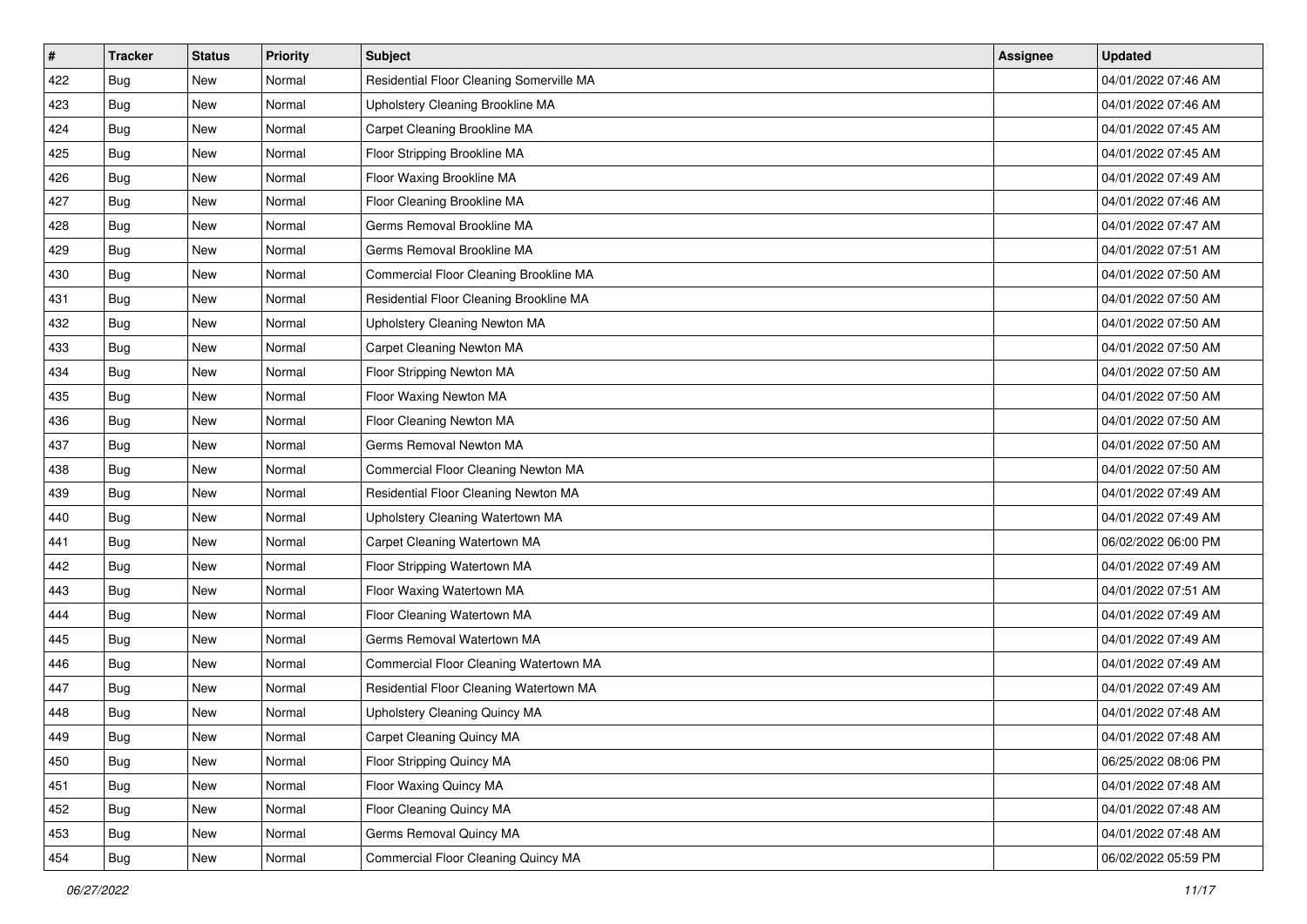| #   | <b>Tracker</b> | <b>Status</b> | <b>Priority</b> | <b>Subject</b>                                                 | <b>Assignee</b> | <b>Updated</b>      |
|-----|----------------|---------------|-----------------|----------------------------------------------------------------|-----------------|---------------------|
| 455 | Bug            | New           | Normal          | Residential Floor Cleaning Quincy MA                           |                 | 04/01/2022 07:38 AM |
| 456 | <b>Bug</b>     | <b>New</b>    | Normal          | Upholstery Cleaning Medford MA                                 |                 | 04/01/2022 07:28 AM |
| 457 | <b>Bug</b>     | New           | Normal          | Carpet Cleaning Medford MA                                     |                 | 06/25/2022 07:36 PM |
| 458 | <b>Bug</b>     | New           | Normal          | Floor Stripping Medford MA                                     |                 | 04/01/2022 07:32 AM |
| 459 | <b>Bug</b>     | <b>New</b>    | Normal          | Floor Waxing Medford MA                                        |                 | 04/01/2022 07:32 AM |
| 460 | <b>Bug</b>     | New           | Normal          | Floor Cleaning Medford MA                                      |                 | 06/26/2022 08:00 PM |
| 461 | <b>Bug</b>     | New           | Normal          | Germs Removal Medford MA                                       |                 | 06/24/2022 05:59 PM |
| 462 | <b>Bug</b>     | New           | Normal          | Commercial Floor Cleaning Medford MA                           |                 | 04/01/2022 07:32 AM |
| 463 | <b>Bug</b>     | New           | Normal          | Residential Floor Cleaning Medford MA                          |                 | 04/01/2022 07:32 AM |
| 464 | Bug            | <b>New</b>    | Normal          | Upholstery Cleaning Westchester MA                             |                 | 06/21/2022 04:02 PM |
| 465 | <b>Bug</b>     | New           | Normal          | Carpet Cleaning Westchester MA                                 |                 | 06/26/2022 05:07 AM |
| 466 | <b>Bug</b>     | New           | Normal          | Floor Stripping Westchester MA                                 |                 | 06/26/2022 11:57 AM |
| 467 | <b>Bug</b>     | New           | Normal          | Floor Waxing Westchester MA                                    |                 | 04/01/2022 07:31 AM |
| 468 | <b>Bug</b>     | New           | Normal          | Floor Cleaning Westchester MA                                  |                 | 06/27/2022 02:41 AM |
| 469 | Bug            | New           | Normal          | Germs Removal Westchester MA                                   |                 | 06/26/2022 05:31 PM |
| 470 | <b>Bug</b>     | New           | Normal          | Commercial Floor Cleaning Westchester MA                       |                 | 06/26/2022 10:56 AM |
| 471 | <b>Bug</b>     | New           | Normal          | Residential Floor Cleaning Westchester MA                      |                 | 06/26/2022 07:15 PM |
| 472 | <b>Bug</b>     | <b>New</b>    | Normal          | Upholstery Cleaning Arlington MA                               |                 | 04/01/2022 07:31 AM |
| 473 | <b>Bug</b>     | New           | Normal          | Floor Stripping Arlington MA                                   |                 | 06/26/2022 11:10 AM |
| 474 | <b>Bug</b>     | <b>New</b>    | Normal          | Floor Waxing Arlington MA                                      |                 | 06/27/2022 03:03 AM |
| 475 | Bug            | New           | Normal          | Floor Cleaning Arlington MA                                    |                 | 06/26/2022 07:33 AM |
| 476 | Feature        | New           | High            | <b>American Airlines Reservations</b>                          |                 | 06/26/2022 04:14 AM |
| 477 | <b>Bug</b>     | <b>New</b>    | Normal          | What Does Online Coupon Mean?                                  |                 | 06/25/2022 11:15 PM |
| 478 | Feature        | New           | Normal          | Is it safe to install third-party WhatsApp GB?                 |                 | 06/27/2022 02:30 AM |
| 479 | <b>Bug</b>     | New           | Normal          | Limousine Service Bellevue WA                                  |                 | 06/25/2022 10:54 PM |
| 480 | <b>Bug</b>     | New           | Normal          | Nur Online Shop                                                |                 | 06/27/2022 06:04 AM |
| 481 | <b>Bug</b>     | <b>New</b>    | Normal          | Nur Online Shop                                                |                 | 06/26/2022 05:37 AM |
| 482 | <b>Bug</b>     | New           | Normal          | <b>Text Window</b>                                             |                 | 06/27/2022 03:29 AM |
| 483 | <b>Bug</b>     | New           | Normal          | UK best essay writing service                                  |                 | 06/25/2022 04:05 PM |
| 484 | <b>Bug</b>     | New           | Normal          | UK best essay writing service                                  |                 | 06/27/2022 05:20 AM |
| 486 | Bug            | New           | Low             | HP Wireless Printer Setup                                      | Anonymous       | 06/26/2022 10:54 PM |
| 487 | <b>Bug</b>     | New           | Normal          | Cheap Fake Dunks                                               |                 | 06/27/2022 06:01 AM |
| 488 | <b>Bug</b>     | New           | Normal          | Quick solution to solve cash app dispute by the technical team |                 | 06/27/2022 02:04 AM |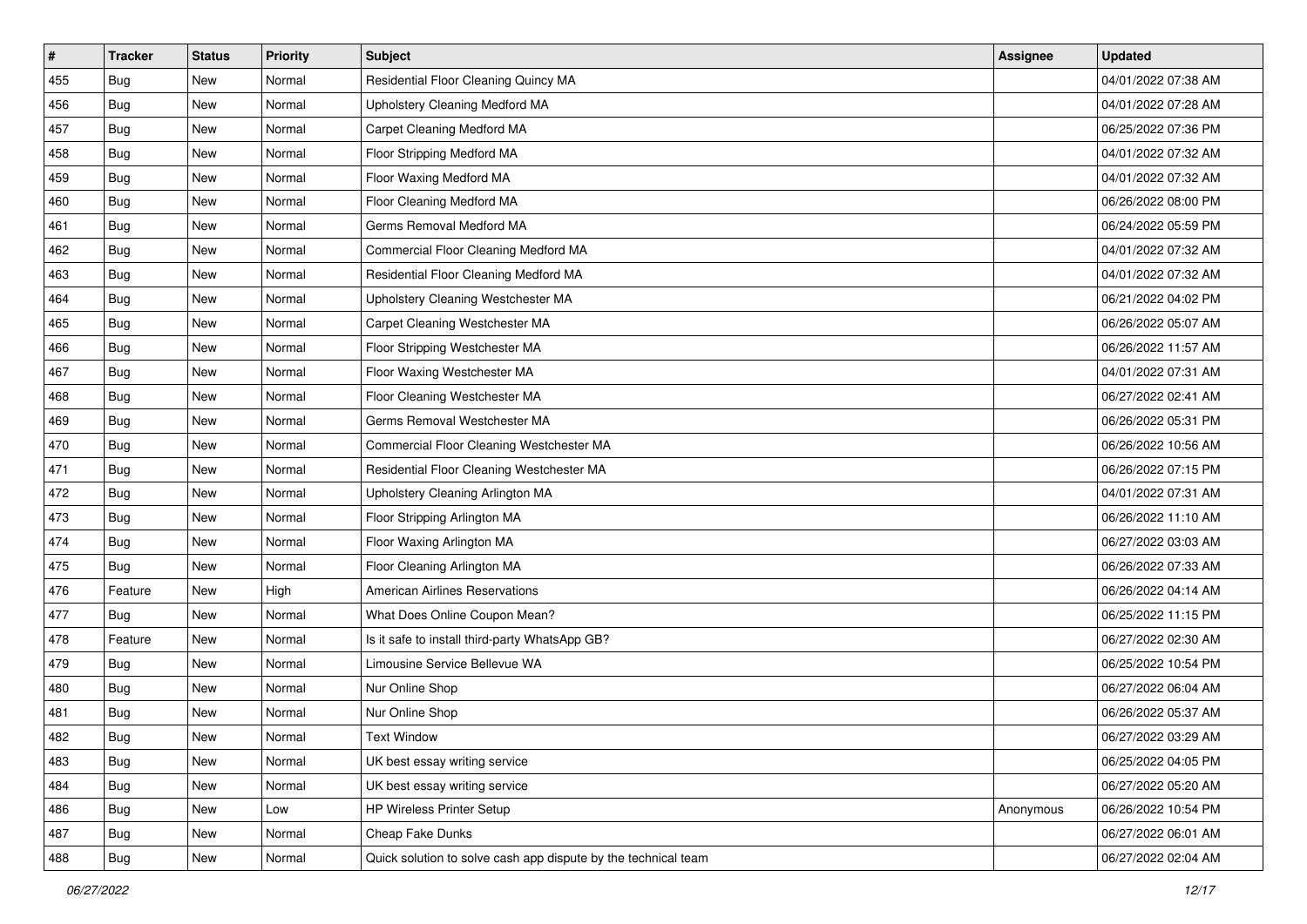| $\sharp$ | <b>Tracker</b> | <b>Status</b> | <b>Priority</b> | <b>Subject</b>                                                                           | <b>Assignee</b>        | <b>Updated</b>      |
|----------|----------------|---------------|-----------------|------------------------------------------------------------------------------------------|------------------------|---------------------|
| 489      | Bug            | New           | Normal          | Get cash app refund instantly if sent to the wrong person                                |                        | 06/27/2022 04:26 AM |
| 490      | <b>Bug</b>     | New           | Normal          | Unlock cash app account by getting quick solutions from the technical executives         |                        | 06/27/2022 05:39 AM |
| 491      | Feature        | New           | Normal          | Automatically download and paste Reddit wallpapers into Windows                          |                        | 06/27/2022 02:40 AM |
| 492      | <b>Bug</b>     | New           | Normal          | HD Streamz MOD APK v3.5.5 (Keine Werbung)                                                |                        | 06/27/2022 12:30 AM |
| 493      | Feature        | New           | High            | chainsaw dance                                                                           |                        | 06/27/2022 02:49 AM |
| 494      | <b>Bug</b>     | New           | Normal          | <b>Buy Discussion Post</b>                                                               |                        | 06/27/2022 03:51 AM |
| 495      | <b>Bug</b>     | New           | Normal          | Twitch Clip Downloader Download Twitch Clips Online 2021                                 |                        | 06/27/2022 12:18 AM |
| 496      | Bug            | New           | Normal          | What is Live NetTV?                                                                      |                        | 06/27/2022 05:26 AM |
| 497      | <b>Bug</b>     | New           | Normal          | Fake Nike Dunk Low Off-White Lot 50                                                      |                        | 06/27/2022 04:21 AM |
| 498      | <b>Bug</b>     | New           | Normal          | Téléchargeur SoundCloud : SoundCloud en Mp3                                              | Christophe<br>Garion   | 06/27/2022 06:05 AM |
| 499      | Feature        | New           | Normal          | Discover The Premium Features Of Spotify Mod Apk                                         |                        | 06/27/2022 05:56 AM |
| 500      | <b>Bug</b>     | New           | Normal          | Simply contact the technical team, to find the solution to cash app refund problems.     | Pierre-Loïc<br>Garoche | 06/27/2022 06:52 AM |
| 501      | <b>Bug</b>     | New           | Normal          | How Do I Annihilate Cash App Transfer Failed Problems Effectively                        | Pierre-Loïc<br>Garoche | 06/27/2022 02:49 AM |
| 502      | <b>Bug</b>     | New           | Normal          | Les instructions pour définir des sonneries pour iPhone sont simples et faciles à suivre |                        | 06/27/2022 04:40 AM |
| 503      | <b>Bug</b>     | New           | Normal          | Youtube Premium Apk free download for Android                                            |                        | 06/27/2022 06:52 AM |
| 504      | <b>Bug</b>     | New           | Normal          | A beginner should always look for online Java assignment help!                           |                        | 06/27/2022 03:43 AM |
| 505      | Bug            | New           | Normal          | www.trendmicro.com/activate                                                              |                        | 06/27/2022 06:15 AM |
| 506      | Bug            | New           | Normal          | www.trendmicro.com/activate                                                              |                        | 06/27/2022 03:07 AM |
| 507      | <b>Bug</b>     | New           | Normal          | central.bitdefender.com                                                                  |                        | 06/27/2022 06:31 AM |
| 508      | <b>Bug</b>     | New           | Normal          | hire a professional dissertation help                                                    |                        | 06/27/2022 04:57 AM |
| 509      | Feature        | New           | Normal          | Fashion                                                                                  | Anonymous              | 06/13/2022 03:39 AM |
| 510      | Feature        | New           | Normal          | Fashion                                                                                  | Anonymous              | 06/26/2022 01:11 PM |
| 511      | Feature        | New           | Normal          | Fashion                                                                                  | Anonymous              | 06/27/2022 12:17 AM |
| 512      | Bug            | New           | Normal          | The Importance Of Using Custom Writing Services                                          |                        | 06/26/2022 08:04 PM |
| 513      | Bug            | New           | Normal          | Unlock cash app account using the easy steps:                                            | Anonymous              | 06/27/2022 06:15 AM |
| 514      | Bug            | New           | Normal          | Trans-Caribbean                                                                          |                        | 06/27/2022 12:46 AM |
| 515      | <b>Bug</b>     | New           | Normal          | Fragment Nike Dunk High Tokyo Fake                                                       |                        | 06/26/2022 03:25 PM |
| 516      | <b>Bug</b>     | New           | Normal          | Does Cash App Help To Get Cash App Refund Without Any Interruption?                      |                        | 06/24/2022 01:56 PM |
| 517      | <b>Bug</b>     | New           | Normal          | Proficient tips to take help of cash app support professionals:                          |                        | 06/26/2022 07:34 AM |
| 518      | Bug            | New           | Normal          | How To Check The Balance Of Cash App Account By Taking Cash App Support?                 |                        | 06/27/2022 03:46 AM |
| 519      | Bug            | New           | Normal          | Are you finding online UK Assignment writers?                                            |                        | 06/26/2022 02:55 PM |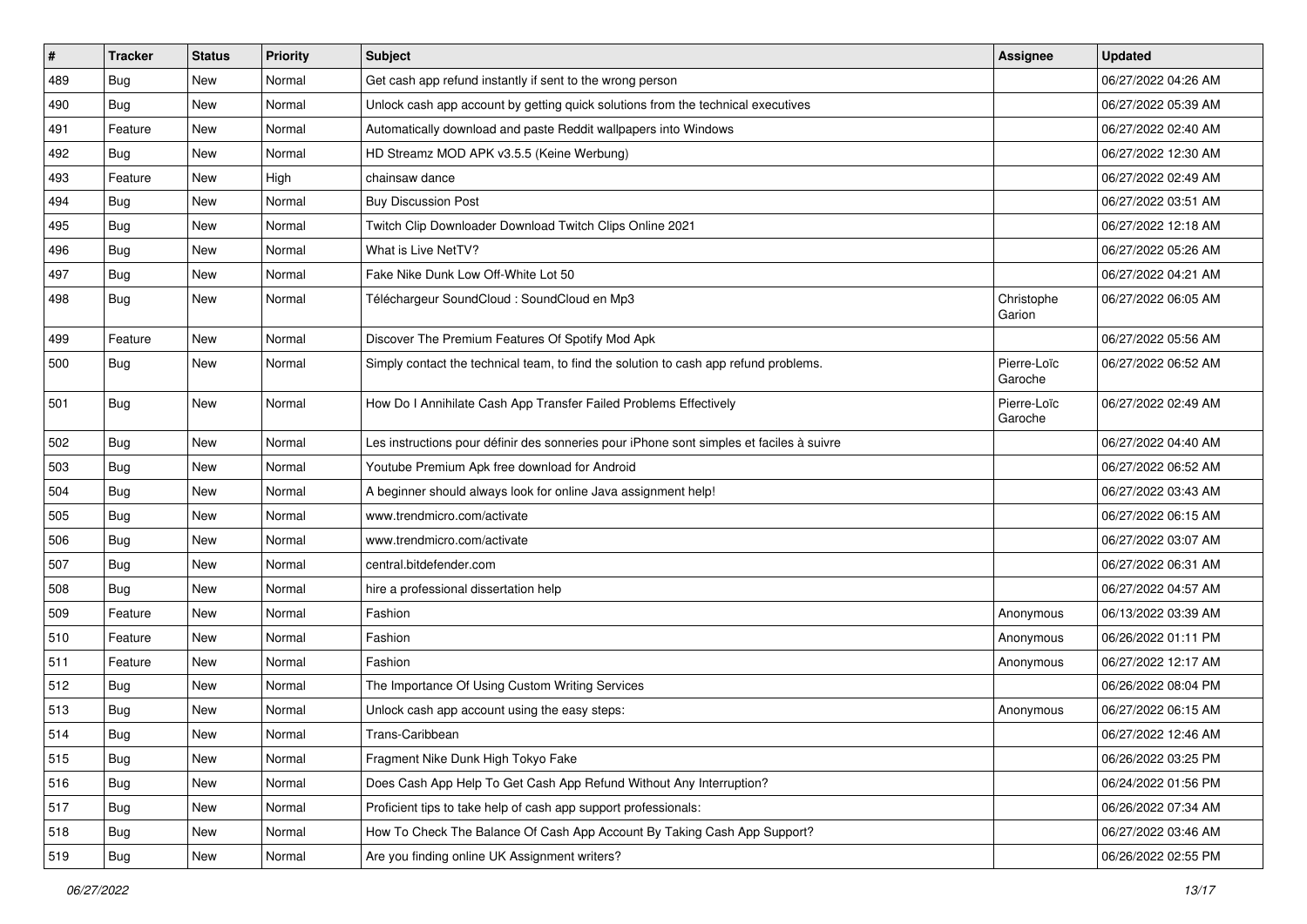| #   | <b>Tracker</b> | <b>Status</b> | <b>Priority</b> | <b>Subject</b>                                                                                                                                                                                                                                    | <b>Assignee</b>        | <b>Updated</b>      |
|-----|----------------|---------------|-----------------|---------------------------------------------------------------------------------------------------------------------------------------------------------------------------------------------------------------------------------------------------|------------------------|---------------------|
| 520 | <b>Bug</b>     | New           | Normal          | What Is The Major Role Of Cash.app/Help and Support Page?                                                                                                                                                                                         |                        | 06/27/2022 06:43 AM |
| 521 | Feature        | New           | Normal          | Check out the Cash app Card balance for an overdraft.                                                                                                                                                                                             | Pierre-Loïc<br>Garoche | 06/26/2022 04:22 AM |
| 522 | Feature        | New           | Normal          | Can You Check App Limits, If Cash app won't let me send money?                                                                                                                                                                                    |                        | 06/27/2022 01:06 AM |
| 523 | <b>Bug</b>     | New           | Normal          | What Is The Right Google Account Recovery Aid To Regain Account Access?                                                                                                                                                                           | Pierre-Loïc<br>Garoche | 06/27/2022 04:56 AM |
| 524 | <b>Bug</b>     | New           | Normal          | How Does Google Account Recovery Work If Your Account Is Hacked?                                                                                                                                                                                  |                        | 06/25/2022 07:08 PM |
| 525 | <b>Bug</b>     | New           | Normal          | If you don't have a QR code: How to activate cash app card in app                                                                                                                                                                                 |                        | 06/27/2022 03:42 AM |
| 526 | <b>Bug</b>     | New           | Normal          | Soundcloud to mp3 converter - Download Soundcloud songs                                                                                                                                                                                           |                        | 06/25/2022 05:36 PM |
| 527 | Feature        | New           | Normal          | My Teachers                                                                                                                                                                                                                                       |                        | 06/27/2022 05:14 AM |
| 528 | <b>Bug</b>     | New           | Normal          | Korean Mag                                                                                                                                                                                                                                        |                        | 06/26/2022 03:41 AM |
| 529 | Bug            | New           | Normal          | Thop TV APK - Free Download for Android                                                                                                                                                                                                           |                        | 06/26/2022 06:28 PM |
| 530 | Bug            | New           | Normal          | Cheap Assignment Writing Service UK                                                                                                                                                                                                               | Anonymous              | 06/27/2022 05:23 AM |
| 531 | <b>Bug</b>     | New           | Normal          | Cheap Assignment Writing Service UK                                                                                                                                                                                                               | Anonymous              | 06/27/2022 04:52 AM |
| 532 | <b>Bug</b>     | New           | Normal          | My Assignment Help                                                                                                                                                                                                                                |                        | 06/27/2022 05:29 AM |
| 533 | <b>Bug</b>     | New           | Normal          | How to complete the homework assignments in economics in the easiest way?                                                                                                                                                                         |                        | 06/26/2022 10:12 PM |
| 534 | <b>Bug</b>     | New           | Normal          | Know how to initiate cash app refund by contacting the technical team                                                                                                                                                                             | Pierre-Loïc<br>Garoche | 06/27/2022 05:06 AM |
| 535 | <b>Bug</b>     | New           | Normal          | Getting Tangled Problems When You Try To Apply For Cash App Delete Account                                                                                                                                                                        | Christophe<br>Garion   | 06/26/2022 04:51 PM |
| 536 | <b>Bug</b>     | New           | Normal          | How to check the balance on the cash app card                                                                                                                                                                                                     | Hamza<br>Bourbouh      | 06/27/2022 01:12 AM |
| 537 | <b>Bug</b>     | New           | Normal          | Get tech assistance with customer support on ATT Yahoo email login issue.                                                                                                                                                                         |                        | 06/26/2022 01:06 PM |
| 538 | Bug            | New           | Normal          | Will cash app refund money if scammed quickly?                                                                                                                                                                                                    |                        | 06/27/2022 03:57 AM |
| 539 | <b>Bug</b>     | New           | Normal          | Do you want to know how to activate cash card through phone number?                                                                                                                                                                               |                        | 04/01/2022 09:25 AM |
| 540 | <b>Bug</b>     | New           | Normal          | Why Haven't I Received My Cash App Card? Can I get t the reasons behind it                                                                                                                                                                        |                        | 04/01/2022 09:25 AM |
| 541 | <b>Bug</b>     | New           | Normal          | How to fix the cash app payment failed errors?                                                                                                                                                                                                    |                        | 06/27/2022 05:52 AM |
| 542 | <b>Bug</b>     | New           | Normal          | Web N Logo Design                                                                                                                                                                                                                                 |                        | 06/26/2022 01:28 AM |
| 543 | Feature        | New           | Normal          | Get tech assistance with customer support on ATT Yahoo email login issue.                                                                                                                                                                         |                        | 06/24/2022 05:08 PM |
| 544 | Bug            | New           | Normal          | Hey! I had a very cool idea to order our general picture on canvas for my family as a gift. But couldn't find a good<br>one. Once my friend advised me this article in which I found what I was looking for and gave a cool gift to my<br>family. |                        | 06/27/2022 04:10 AM |
| 545 | Feature        | New           | Normal          | <b>Best Canvas Print Company</b>                                                                                                                                                                                                                  |                        | 06/26/2022 10:28 PM |
| 546 | Feature        | New           | Normal          | Quickbooks Error                                                                                                                                                                                                                                  |                        | 06/27/2022 05:51 AM |
| 547 | <b>Bug</b>     | New           | Normal          | Get rid of the issue of cash app down by calling experts.                                                                                                                                                                                         |                        | 06/26/2022 10:38 AM |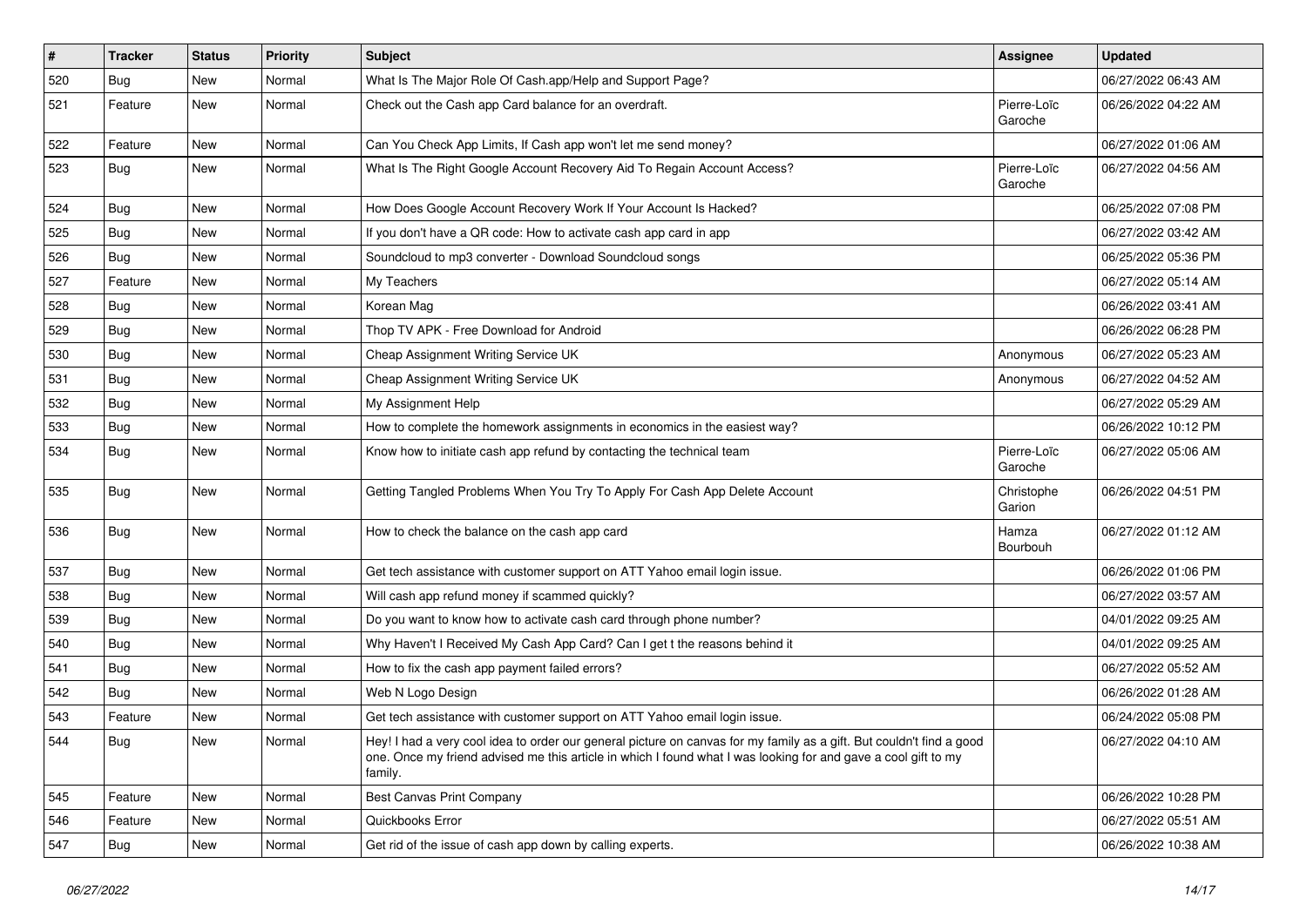| $\sharp$ | <b>Tracker</b> | <b>Status</b> | <b>Priority</b> | <b>Subject</b>                                                                      | <b>Assignee</b>        | <b>Updated</b>      |
|----------|----------------|---------------|-----------------|-------------------------------------------------------------------------------------|------------------------|---------------------|
| 548      | Bug            | New           | Normal          | Web N Logo Design                                                                   |                        | 04/01/2022 09:29 AM |
| 549      | <b>Bug</b>     | <b>New</b>    | Normal          | Radio Luisteren                                                                     |                        | 06/26/2022 11:56 AM |
| 550      | Bug            | New           | Normal          | Nederland FM - beste manieren om naar internationale radio op internet te luisteren |                        | 06/23/2022 08:56 PM |
| 551      | <b>Bug</b>     | New           | Normal          | Why Do Students Need Online Best Dissertation Writing Services?                     |                        | 06/26/2022 08:15 AM |
| 552      | Feature        | <b>New</b>    | Normal          | Radio rfm and the benefits of radio rfm                                             |                        | 06/25/2022 08:02 PM |
| 553      | Bug            | New           | Normal          | Cinema HD APK - Free Movie Enjoyment App on Android                                 |                        | 06/26/2022 01:39 PM |
| 554      | <b>Bug</b>     | <b>New</b>    | Normal          | XvideoStudio Video Editor APK Free Download on TechToDown                           |                        | 06/26/2022 01:18 AM |
| 555      | <b>Bug</b>     | New           | Normal          | web design development in hyderabad                                                 |                        | 06/26/2022 01:08 PM |
| 556      | <b>Bug</b>     | New           | Normal          | Play Game Mod Apk With Your Friends                                                 |                        | 06/25/2022 02:31 PM |
| 557      | Feature        | New           | Normal          | <b>Business Law Assignment Help</b>                                                 |                        | 06/27/2022 12:38 AM |
| 558      | Feature        | New           | Normal          | <b>Stunning Classic Sofas</b>                                                       |                        | 06/25/2022 11:46 PM |
| 559      | Bug            | New           | High            | What Are Permission For Applications like Facebook Sending MMS?                     |                        | 06/24/2022 10:07 AM |
| 560      | Bug            | New           | Normal          | Whatsapp Aero - Make Your Phone Auto Connect                                        |                        | 04/01/2022 09:28 AM |
| 561      | <b>Bug</b>     | <b>New</b>    | Normal          | Enjoy the Full YouTube Premium Experience With YouTube Premium Membership           |                        | 06/27/2022 02:37 AM |
| 562      | <b>Bug</b>     | <b>New</b>    | Normal          | Learn Basic Mahjong Rules                                                           |                        | 06/23/2022 12:48 AM |
| 563      | <b>Bug</b>     | New           | Normal          | Understanding the Difference Between Free and Paid Mod Apks                         |                        | 06/26/2022 12:15 AM |
| 564      | <b>Bug</b>     | New           | Normal          | How To Install RepelisPlus On Your Android Phone?                                   |                        | 06/25/2022 06:46 PM |
| 565      | Bug            | <b>New</b>    | Normal          | How To Install RepelisPlus On Your Android Phone?                                   |                        | 06/27/2022 06:54 AM |
| 566      | Bug            | New           | Normal          | Kinemaster Pro Download - los App Review                                            |                        | 04/01/2022 09:27 AM |
| 567      | <b>Bug</b>     | <b>New</b>    | Normal          | Singapore assignment help                                                           |                        | 06/26/2022 10:52 AM |
| 568      | <b>Bug</b>     | New           | Normal          | Instale a versão mais recente do YouTube Premium                                    |                        | 06/26/2022 01:53 PM |
| 569      | <b>Bug</b>     | New           | Normal          | What is the incoming and outgoing mail server for Outlook IMAP settings?            | Pierre-Loïc<br>Garoche | 06/27/2022 02:29 AM |
| 570      | <b>Bug</b>     | New           | Normal          | What is Sutton bank cash app customer service phone number?                         | Pierre-Loïc<br>Garoche | 06/26/2022 07:49 AM |
| 571      | <b>Bug</b>     | New           | Normal          | How may the Cash app dispute your trade?                                            | Pierre-Loïc<br>Garoche | 06/26/2022 10:48 PM |
| 572      | Feature        | New           | Normal          | New features of WhatsApp Plus on Android phones                                     | Pierre-Loïc<br>Garoche | 06/26/2022 05:54 AM |
| 573      | Bug            | New           | Normal          | Experimente lo mejor en la aplicación Apk de juegos gratis                          |                        | 06/26/2022 02:11 PM |
| 574      | <b>Bug</b>     | New           | Normal          | How to fix the Epson printer offline issue due to a wired connection?               |                        | 06/26/2022 11:19 AM |
| 575      | Feature        | New           | Low             | cheap jordan replicas for sale                                                      | Pierre-Loïc<br>Garoche | 06/26/2022 01:30 PM |
| 576      | Bug            | New           | Normal          | So laden Sie ein Instagram-Bild herunter                                            |                        | 06/26/2022 08:46 PM |
| 577      | Bug            | New           | Normal          | Follow these easy steps to make Admiral Casino Login                                |                        | 06/27/2022 06:34 AM |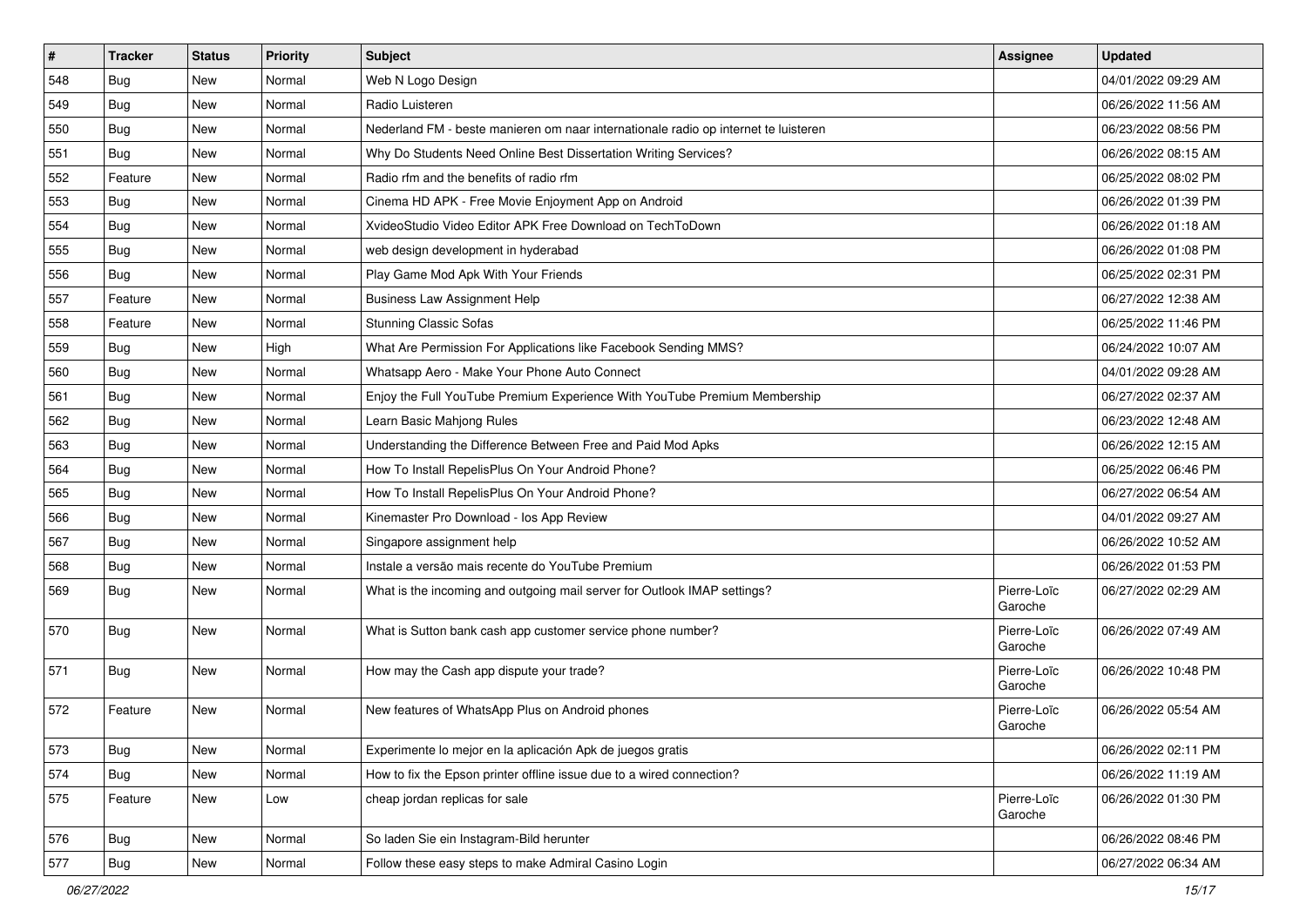| #   | <b>Tracker</b> | <b>Status</b> | <b>Priority</b> | <b>Subject</b>                                                                                                                                                                                                                                                        | <b>Assignee</b>        | <b>Updated</b>      |
|-----|----------------|---------------|-----------------|-----------------------------------------------------------------------------------------------------------------------------------------------------------------------------------------------------------------------------------------------------------------------|------------------------|---------------------|
| 578 | Feature        | New           | High            | Derrick Gore                                                                                                                                                                                                                                                          | Pierre-Loïc<br>Garoche | 06/26/2022 08:32 AM |
| 579 | Bug            | New           | Normal          | YOUR CV MAKES YOUR FIRST IMPRESSION                                                                                                                                                                                                                                   | Christophe<br>Garion   | 06/26/2022 06:07 PM |
| 580 | <b>Bug</b>     | New           | High            | What is Narrative Essay?                                                                                                                                                                                                                                              | Christophe<br>Garion   | 06/26/2022 04:49 PM |
| 581 | <b>Bug</b>     | New           | Normal          | E-Learning Course Help                                                                                                                                                                                                                                                |                        | 06/26/2022 10:14 AM |
| 582 | <b>Bug</b>     | <b>New</b>    | Normal          | Cash App Won't Let Me Send Money If There Is A Low Balance Available                                                                                                                                                                                                  | Pierre-Loïc<br>Garoche | 06/26/2022 02:39 PM |
| 583 | <b>Bug</b>     | New           | High            | Need the Cash app customer service phone number?                                                                                                                                                                                                                      |                        | 06/25/2022 11:18 PM |
| 584 | Bug            | New           | Normal          | Want the cash app customer service number to check balance?                                                                                                                                                                                                           |                        | 06/25/2022 02:30 PM |
| 585 | <b>Bug</b>     | New           | Normal          | What is cash app help number?                                                                                                                                                                                                                                         |                        | 06/26/2022 06:21 PM |
| 586 | Bug            | New           | Normal          | Best Modifications For Your Mobile Phone                                                                                                                                                                                                                              |                        | 06/26/2022 01:51 AM |
| 587 | <b>Bug</b>     | New           | Normal          | Why Picsart Pro Offers Great Features                                                                                                                                                                                                                                 |                        | 06/26/2022 12:18 AM |
| 588 | <b>Bug</b>     | New           | Normal          | YouTube Vanced Apk Manager App - Como instalá-lo                                                                                                                                                                                                                      |                        | 06/27/2022 05:52 AM |
| 589 | Bug            | New           | Normal          | How can I get the cash app phone number of customer support?                                                                                                                                                                                                          |                        | 06/26/2022 01:59 PM |
| 590 | <b>Bug</b>     | New           | Normal          | Follow proper initiatives to check my cash app card balance:                                                                                                                                                                                                          |                        | 06/26/2022 10:09 PM |
| 591 | <b>Bug</b>     | New           | Normal          | How To Find Facebook Modifications For Your Spotify Premium Apk?                                                                                                                                                                                                      |                        | 06/19/2022 06:07 AM |
| 592 | <b>Bug</b>     | New           | Normal          | Deezer Premium APK - Baixe músicas de qualquer lugar do mundo de graça                                                                                                                                                                                                |                        | 06/26/2022 02:55 PM |
| 593 | <b>Bug</b>     | New           | Normal          | Eiffel Spark Ultimate C2 SN series is a fully synthetic range of advanced performance engine oils blended in high<br>performance fully synthetic (PAO - polyalphaolefin) basestocks fortified with advanced technology additive<br>system, specifically formulated to |                        | 06/27/2022 03:28 AM |
| 594 | Feature        | New           | Normal          | How does research proposal help online make it easy for me?                                                                                                                                                                                                           |                        | 06/23/2022 04:40 PM |
| 595 | <b>Bug</b>     | New           | Normal          | RFM Online - une révolution dans la gestion de l'identité numérique                                                                                                                                                                                                   |                        | 06/27/2022 12:05 AM |
| 596 | <b>Bug</b>     | New           | Normal          | <b>Kids Games</b>                                                                                                                                                                                                                                                     |                        | 06/27/2022 04:08 AM |
| 597 | <b>Bug</b>     | New           | Normal          | Universo s / f Download                                                                                                                                                                                                                                               |                        | 06/26/2022 10:14 AM |
| 598 | <b>Bug</b>     | New           | Normal          | Universo s / f Download                                                                                                                                                                                                                                               |                        | 06/25/2022 03:38 PM |
| 599 | <b>Bug</b>     | New           | Normal          | Do you know how to delete cash app account from your computer?                                                                                                                                                                                                        |                        | 06/24/2022 10:42 AM |
| 600 | <b>Bug</b>     | New           | Normal          | Play Store Pro                                                                                                                                                                                                                                                        |                        | 06/25/2022 08:17 PM |
| 601 | Bug            | New           | Normal          | Best Essay Writing Service UK                                                                                                                                                                                                                                         | Pierre-Loïc<br>Garoche | 06/26/2022 04:23 PM |
| 602 | <b>Bug</b>     | New           | Normal          | Best Essay Writing Service UK                                                                                                                                                                                                                                         | Pierre-Loïc<br>Garoche | 06/26/2022 12:16 AM |
| 603 | Bug            | New           | Normal          | Premiere gratuito da lista de IPTV                                                                                                                                                                                                                                    |                        | 06/24/2022 05:30 PM |
| 604 | Bug            | New           | Normal          | Idle Game Online                                                                                                                                                                                                                                                      |                        | 06/26/2022 11:11 AM |
| 605 | Feature        | New           | Normal          | What will the future of logo design be like?                                                                                                                                                                                                                          |                        | 06/26/2022 08:25 PM |